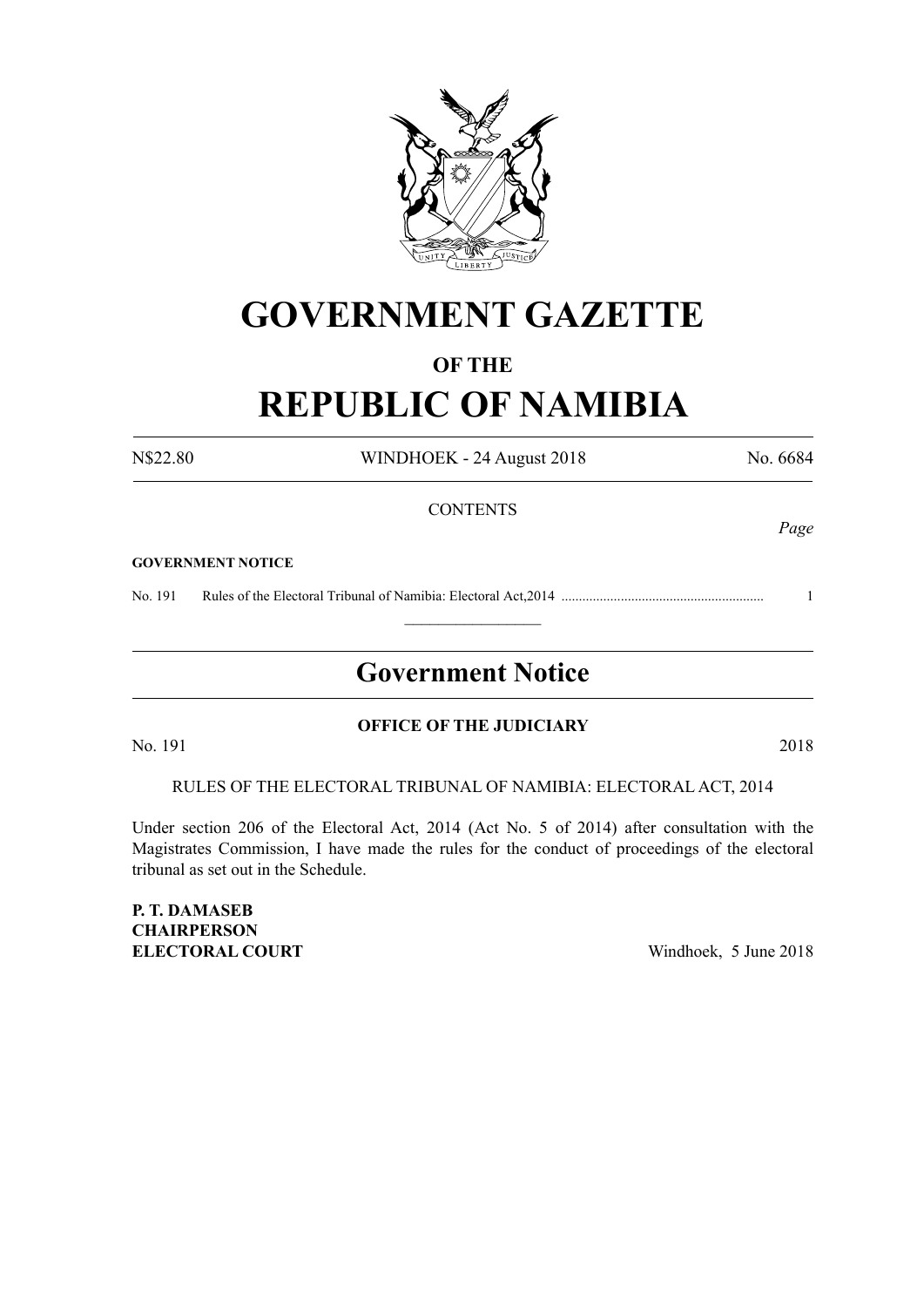### **SCHEDULE**

#### ARRANGEMENT OF RULES

### PART 1 INTRODUCTORY PROVISIONS

#### 1. Definitions

### PART 2

### GENERAL ADMINISTRATIVE RULES

- 2. Office hours of clerk of electoral tribunal
- 3. Lodging of election applications, appeals and objections
- 4. Hearing dates and times
- 5. Service of process
- 6. Postponement
- 7. Settlement
- 8. Judgment or order of electoral tribunal to be delivered within a certain period
- 9. Non-compliance with rules
- 10. Language to be used in proceedings
- 11. Interpretation of oral evidence into official language
- 12. Public access to records and custody of records
- 13. Application of Rules of Magistrates' Court

### PART 3

### ELECTION APPEALS AND ELECTION OBJECTIONS

- 14. Election appeals in terms of section 29 of the Act<br>15. Election objections in terms of section 32 of the A
- Election objections in terms of section 32 of the Act

#### PART 4

### ELECTIONS APPLICATIONS AND RELATED APPLICATIONS

- 16. Notice of election application
- 17. Respondent's reply
- 18. Counter-application
- 19. Hearing of election applications
- 20. Urgent applications
- 21. Discovery

#### PART 5 FEES AND COSTS

- 22. Fees
- 23. Costs

ANNEXURES

| ANNEXURE A: FORM 1: Index register                                             |
|--------------------------------------------------------------------------------|
| FORM 2: ETA Register - Applications                                            |
| FORM 3: ETR Register-Appeals in terms of section 29 of the Act                 |
| FORM 4: ETO Register-Objections brought in terms of section 32 of the Act      |
| FORM 5: Electoral Tribunal: Notice of hearing                                  |
| FORM 6: Return of service of process in electoral tribunal                     |
| FORM 7: Electoral Tribunal: Notice of appeal in terms of section 29 of the Act |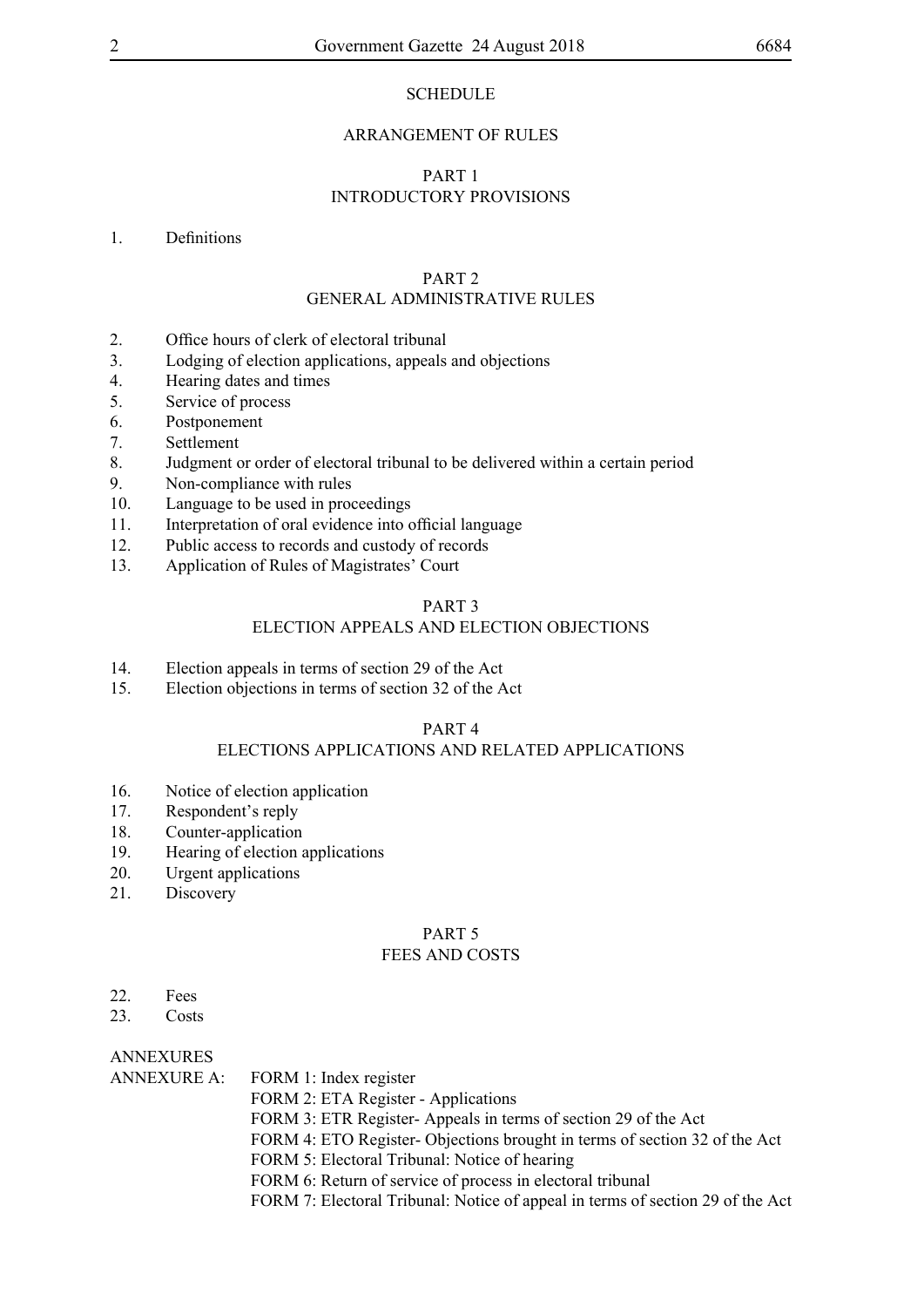FORM 8: Objection in terms of section 32 of the Act FORM 9: Notice of objection in terms of section 32(3)(b) of the Act FORM 10: Notice of election application in terms of section 29 of the Act FORM 11: Notice of intention to oppose application FORM 12: Counter application FORM 13: Urgent application

ANNEXURE B: Electoral Tribunal fees

#### PART 1

#### INTRODUCTORY PROVISIONS

#### **Definitions**

**1.** In these regulations a word or expression to which a meaning has been assigned in the Act has that meaning and unless the context indicates otherwise -

"affidavit" means a written statement, signed by the deponent under oath or by affirmation, administered by a Commissioner of Oaths in terms of the Justices of the Peace and Commissioner of Oaths Act, 1963 (Act No. 16 of 1963);

"appellant" means a person referred to in section 29(1) of the Act;

"applicant" means a person who is entitled to bring an election application, election appeal or election objection in terms of the Act;

"chairperson" means the person who presides, at the electoral tribunal, over the hearing of an election application, election appeal or an election objection;

"clerk" means a clerk referred to in rule 2;

"contact details" means -

- (a) in the case of a natural person, his or her full names, identity number, his or her physical address and where available, his or her telephone or cellular phone number or both, workplace telephone number, facsimile number and personal or workplace email address or both; and
- (b) in the case of a registered political party or registered organisation, its name, postal address and office referred to in section  $136(2)(e)(y)$  of the Act and the particulars referred to in paragraph (a) of its authorized representative contemplated in section  $136(2)(e)(v)$  of the Act;

"deliver" means to serve copies on all parties and file the original with the clerk;

"document" includes a handwritten or typed document, a computer print-out, a print-out from any equipment or device capable of generating a print-out, a pleading, photograph, film, recording of sound, plan, record of a permanent or semi-permanent character and information recorded or stored electronically or by means of any equipment or device;

"election appeal" means an appeal referred to in section 29(1) of the Act;

"election objection" means an objection referred to in section 32 of the Act;

"flexible radius" is the area within a local authority area where the electoral tribunal is situated;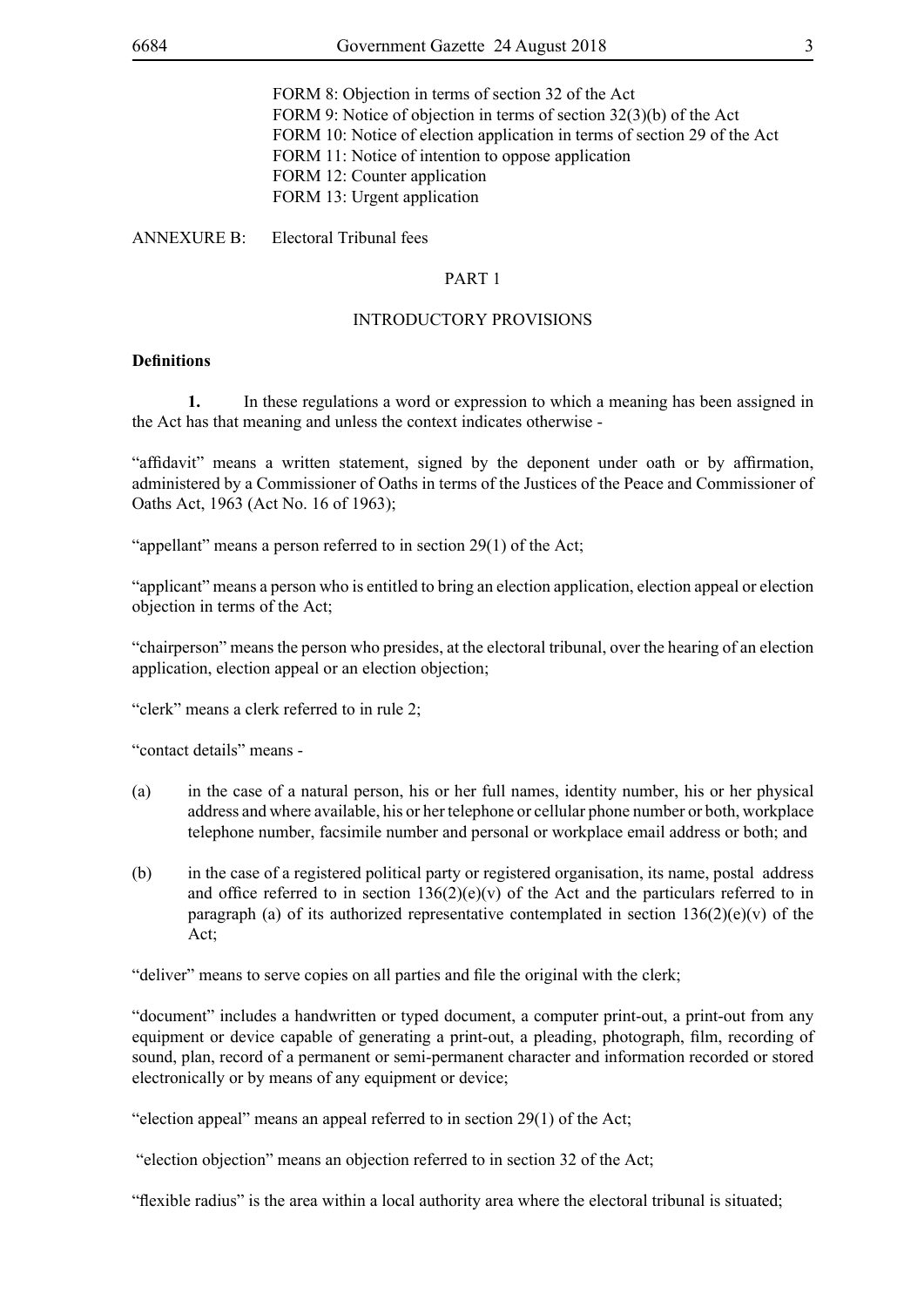"legal practitioner" means a legal practitioner as defined in section 1 of the Legal Practitioners Act, 1995 (Act No. 15 of 1995) -

- (a) who practices for personal gain;
- (b) who is in the service of a "law centre" as defined in section 1 of that Act; or
- (c) who is in the service of the State;

"legal year" means a calendar year;

"Magistrates' Courts Act" means the Magistrates' Courts Act, 1944 (No. 32 of 1944);

"messenger of the court" means a messenger of the magistrate's court appointed under section 14 of the Magistrates' Courts Act and includes a deputy messenger of that court appointed under that section;

"notice" means a notice in writing;

"party" means the applicant or the respondent including the representative of the applicant or respondent;

"process" includes any official document of the electoral tribunal, including witness statements and documents attached to the statements;

"public holiday" means a public holiday referred to in or declared under section 1 of the Public Holidays Act, 1990 (Act No. 26 of 1990);

"record" includes all papers, print-outs, documents, correspondence, notices and evidence presented to the Commission and any decision taken by the Commission and the record of proceedings conducted by electoral tribunals;

"recording" includes a sound track, film, magnetic tape, record or any other material on which visual images, sound or other information can be recorded;

"representative" means a legal practitioner including a person who represents a party to proceedings as contemplated in section 169(3) of the Act;

"serve" means to serve in accordance with rule 5;

"set down" means the set down of a hearing in terms of rule  $3(7)$ ; and

"the Act" means the Electoral Act, 2014 (Act No. 5 of 2014).

### PART 2 GENERAL ADMINISTRATIVE RULES

#### **Office hours of clerk of electoral tribunal**

**2.** (1) A clerk of the magistrate court appointed under section 13 of the Magistrates' Courts Act, including a person appointed as an assistant clerk under that section must act as a clerk or assistant clerk of the electoral tribunal.

The offices of the clerk must, except on Saturdays, Sundays and public holidays, be open from 09h00 to 13h00 and from 14h00 to 16h00 for the purpose of issuing process or filing a document.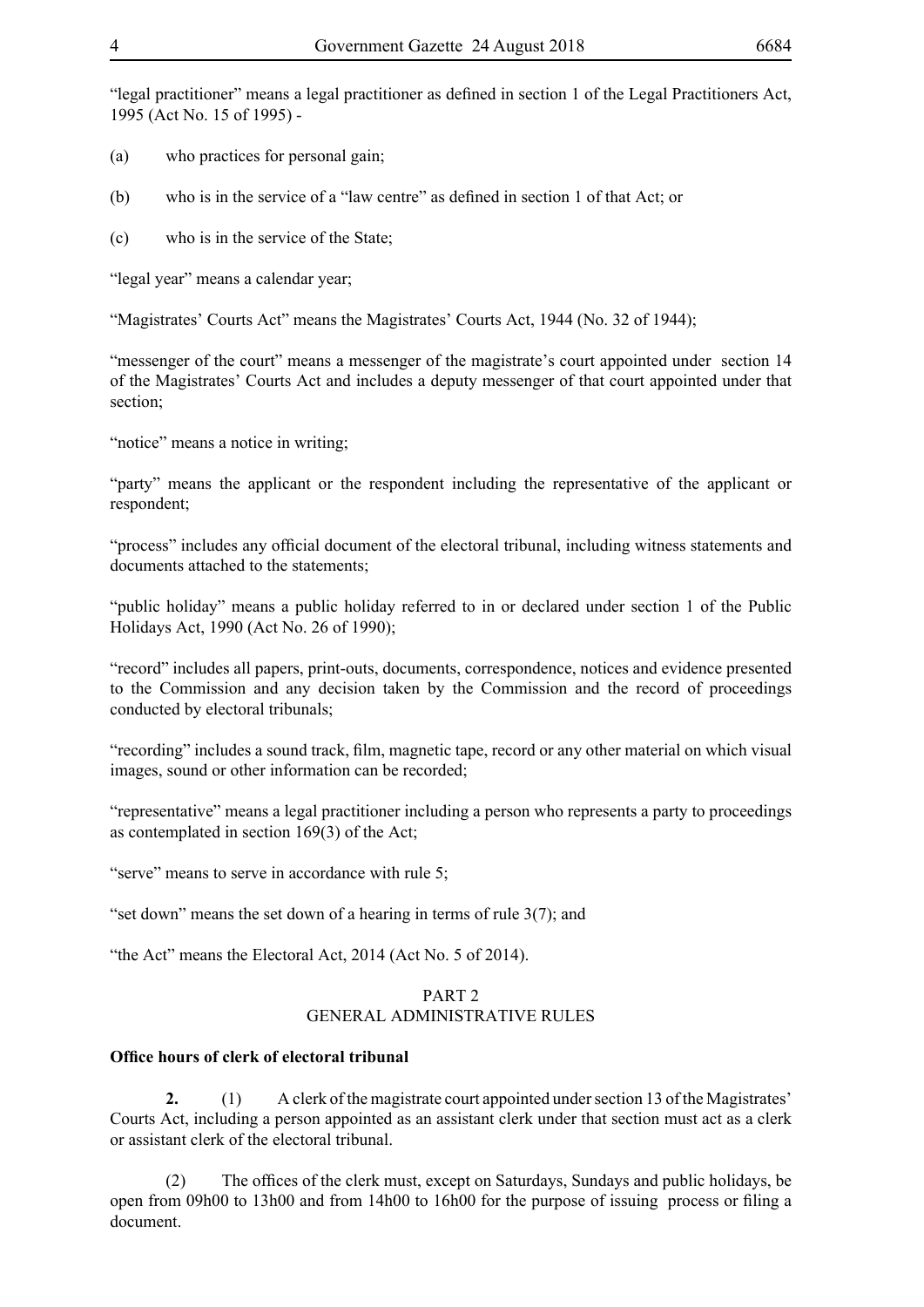- (3) Despite subrule (2), the clerk -
- (a) may in exceptional circumstances issue process or accept documents at any day and time and in that case the clerk must record in writing the exceptional circumstances and place the record on the file in question; and
- (b) must issue process or accept documents at any time when directed to do so by the chairperson of the electoral tribunal.

#### **Lodging of election applications, appeals and objections**

**3.** (1) The clerk must number election applications, election appeals and election objections consecutively within each legal year and must enter the particulars in the electoral tribunal register in the form substantially corresponding with Form 1 set out in Annexure A.

- (2) The clerk must keep a separate register for -
- (a) election applications in the form substantially corresponding with Form 2 set out in Annexure A and the numbers allocated to cases under this register must bear the acronym "ETA";
- (b) election appeals in the form substantially corresponding with Form 3 set out in Annexure A and the numbers allocated to cases under this register must bear the acronym "ETR"; and
- (c) election objections in the form substantially corresponding with Form 4 set out in Annexure A and the numbers allocated to cases under this register must bear the acronym "ETO".

(3) Election applications, election appeals or election objections are considered properly issued when the clerk -

- (a) applies his or her signature to it;
- (b) date-stamps it with the official electoral tribunal stamp;
- (c) uniquely numbers it for identification purposes on the original and all copies presented for issuance;
- (d) enters it into the relevant electoral tribunal register; and
- (e) opens a separate file for it bearing the same numbers referred to in paragraph (c).

(4) The clerk may not receive a document which is delivered or filed in respect of an election application, election appeal or election objection if the document does not bear the number and acronym contemplated in subrule (2).

- (5) An election application, election appeal or election objection must -
- (a) be in writing and be signed by the applicant;
- (b) bear a physical address where service of all processes and notices will be received in terms of rule 5; and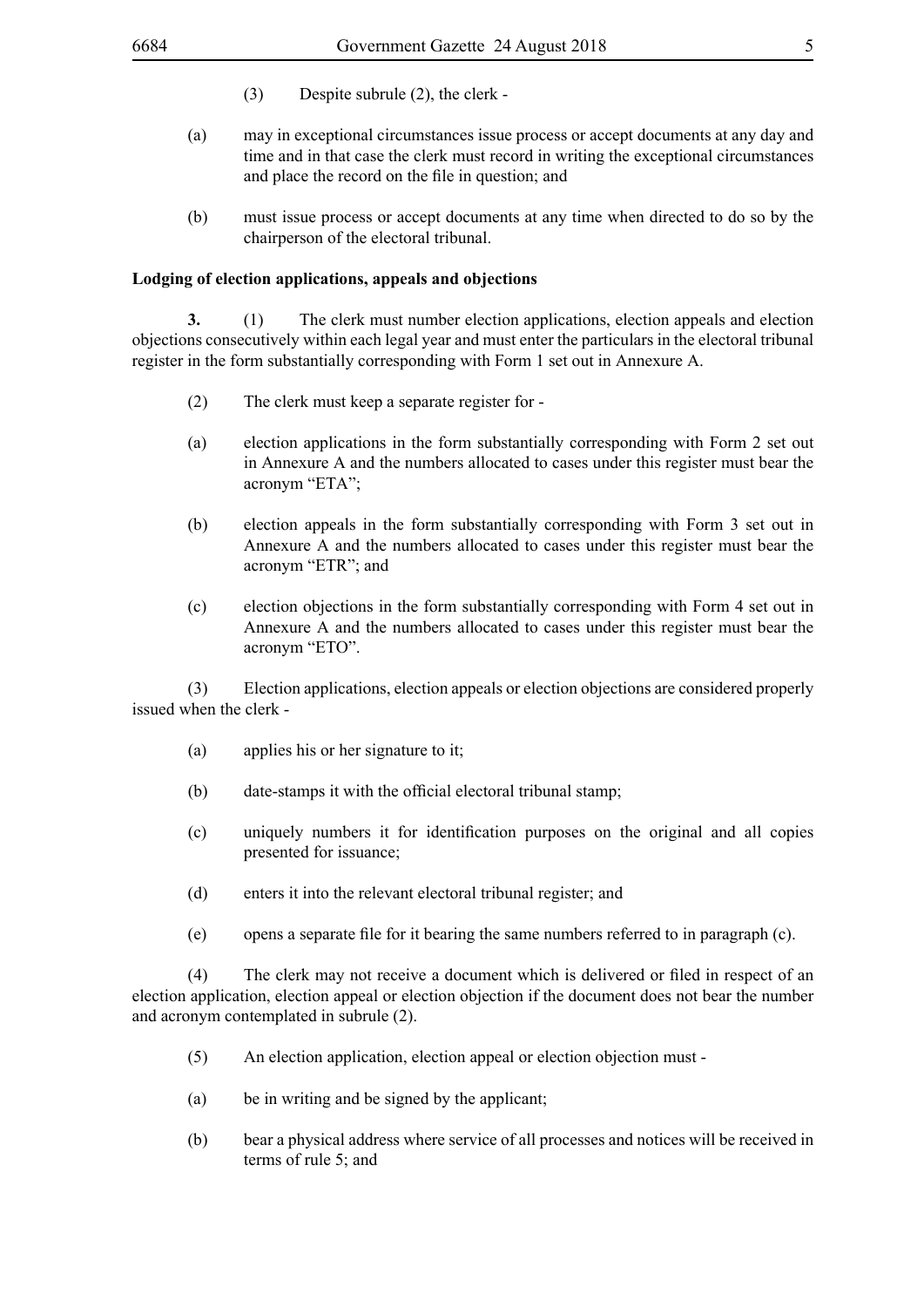(c) include all supporting documents and witness statements.

(6) Before service is effected the applicant must present to the clerk in the geographical area where the cause of the application arose the original and a copy of the process for each respondent and an additional copy for the clerk.

(7) The clerk must simultaneously with the issuance of each process determine the place, date and time for the hearing of the election application, election appeal or election objection, which date must not be less than five days and not more than 12 days from the date of filing of the application, appeal or objection.

(8) The clerk must give notice of the hearing to the applicant in the form substantially corresponding with Form 5 set out in Annexure A.

(9) The applicant must cause a copy of the election application, election appeal or election objection and the notice of hearing referred to in subrule (8) to be served on every respondent.

### **Hearing dates and times**

**4.** (1) The electoral tribunal must hear election applications, election appeals and election objections on every Friday unless the Friday is a public holiday.

(2) Despite subrule (1), urgent applications may be set down for hearing on any day of the week at 8h30 or if circumstances so require and on good cause shown at any other day or time.

(3) The chairperson may schedule further hearings relating to election applications, election appeals and election objections at any time or date if the circumstances so require.

### **Service of process**

- **5.** (1) Service of process in terms of these rules may be effected -
- (a) by delivery of the process by the applicant, respondent or a person 16 years of age or older designated by the applicant or respondent, personally to the respondent or applicant;
- (b) by delivery of the process, by the applicant, respondent, messenger of the court or a person 16 years of age or older designated by the applicant or respondent, where the applicant or respondent is a company, a close corporation, partnership, a Commission, a Forum, a political party or an organization referred to in section 86(1) of the Act, to a responsible person in the service of the company, close corporation, partnership, the Commission, a Forum, a political party or organization referred to in section 86(1) of the Act, at its local office, place of business or at its main office; or
- (c) by delivery of the process, by the messenger of the court or a member of the Namibia Police Force by leaving it at the place of residence of the person contemplated in section 197(2)(b) of the Act.
- (2) Where service of process is effected in a foreign country, service must be effected

 $bv -$ 

(a) the head of any Namibian diplomatic or consular mission in that foreign country authorised to serve the process;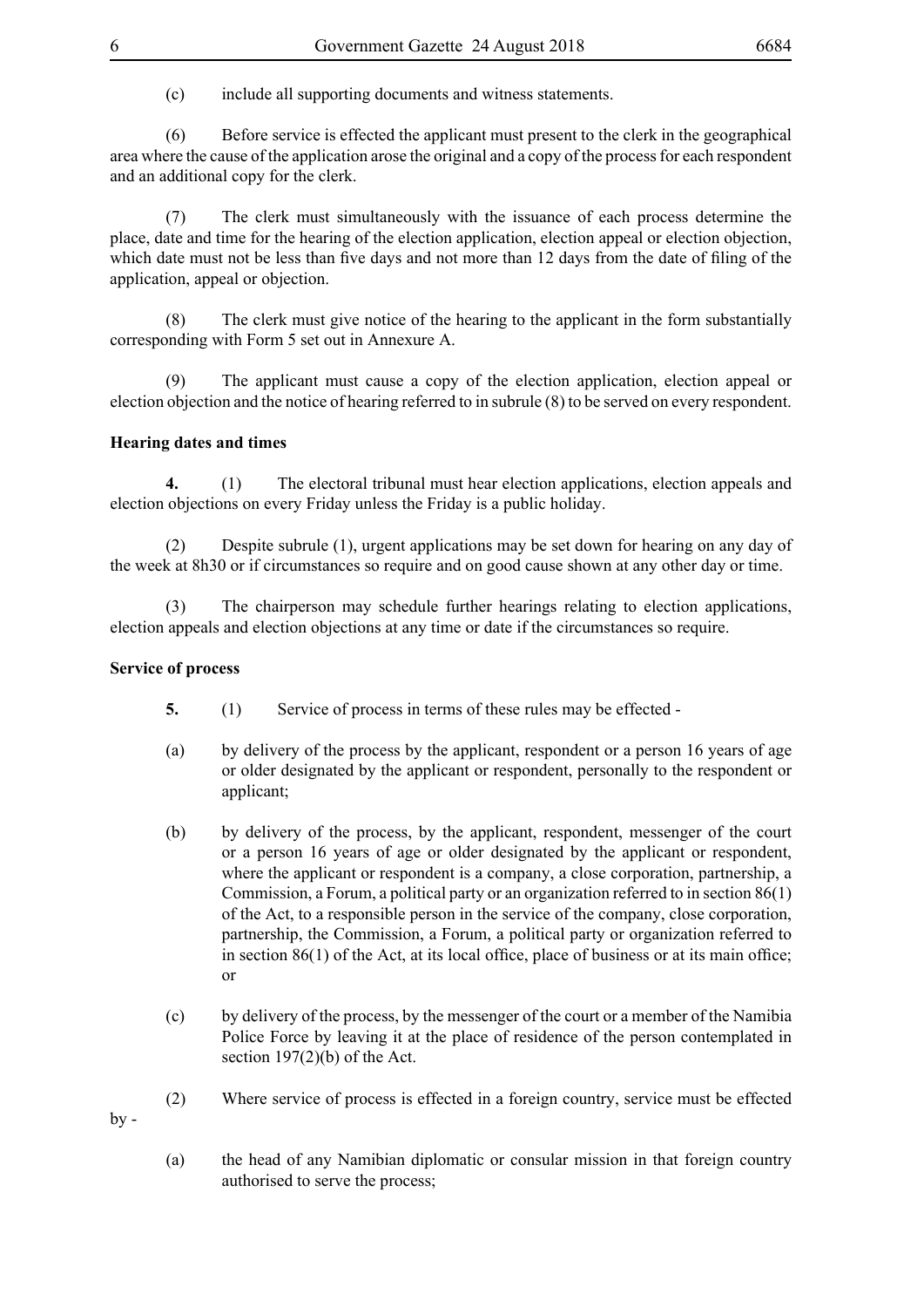- (b) any foreign diplomatic or consular officer of the foreign country to Namibia who attends to service of process on behalf of Namibia in that foreign country; or
- (c) an official signing as or on behalf of the head of the department dealing with the administration of justice in that foreign country and who is authorised under a law of that country to serve the process.

(3) Where service is effected in accordance with subrule (1)(a) or (b), proof of service must be by -

- (a) filing a copy bearing the signature of the respondent;
- (b) in the case of a company, a close corporation, partnership, the Commission, a Forum, a political party or organization referred to in section 86(1) of the Act, the signature of the person upon whom service was effected; or
- (c) filing an affidavit of service in the form substantially corresponding to Form 6 set out in Annexure A, in case of a refusal to sign the proof of service.

(4) Where service is effected in accordance with subrule (1)(c), the return of service of the messenger or a member of the Namibian Police Force is proof of service.

(5) Where service is effected in accordance with subrule (2), service is proved by a certificate duly authenticated in terms of the laws of the country of the person effecting service in which the person -

- (a) identifies himself or herself that he or she is authorised under the law of that country to serve the process or document;
- (b) states that the process or document in question has been served as required by the law of that country and states the manner and the date of service; and
- (c) confirms that the law of the country concerned permits him or her to serve process of the court or documents or that there is no law in that country prohibiting the service and that the authorities of that country have not interposed any objection to the service.

(6) Service of an election application, election objection or election appeal and all supporting documents as well as the notice of hearing may not be effected on a date which is less than four days before the date of hearing, unless otherwise provided for in these rules.

#### **Postponement**

**6.** (1) The chairperson and the clerk must ensure that there is no avoidable delay in the hearing of election applications, election appeals and election objections.

(2) The chairperson may not grant a postponement of a hearing unless notice of the application for postponement has been given to the other party not less than three days before the hearing or the parties at any time agree in writing to the postponement.

### **Settlement**

**7.** The parties may at any time prior to a judgment or order being given agree in writing to settle a matter with or without the entry of a judgment or order and the parties must give notice that the settlement or any part of the settlement be recorded, by delivering in terms of rule 5(1), to all other parties a notice of set down for that purpose on any date and at any time.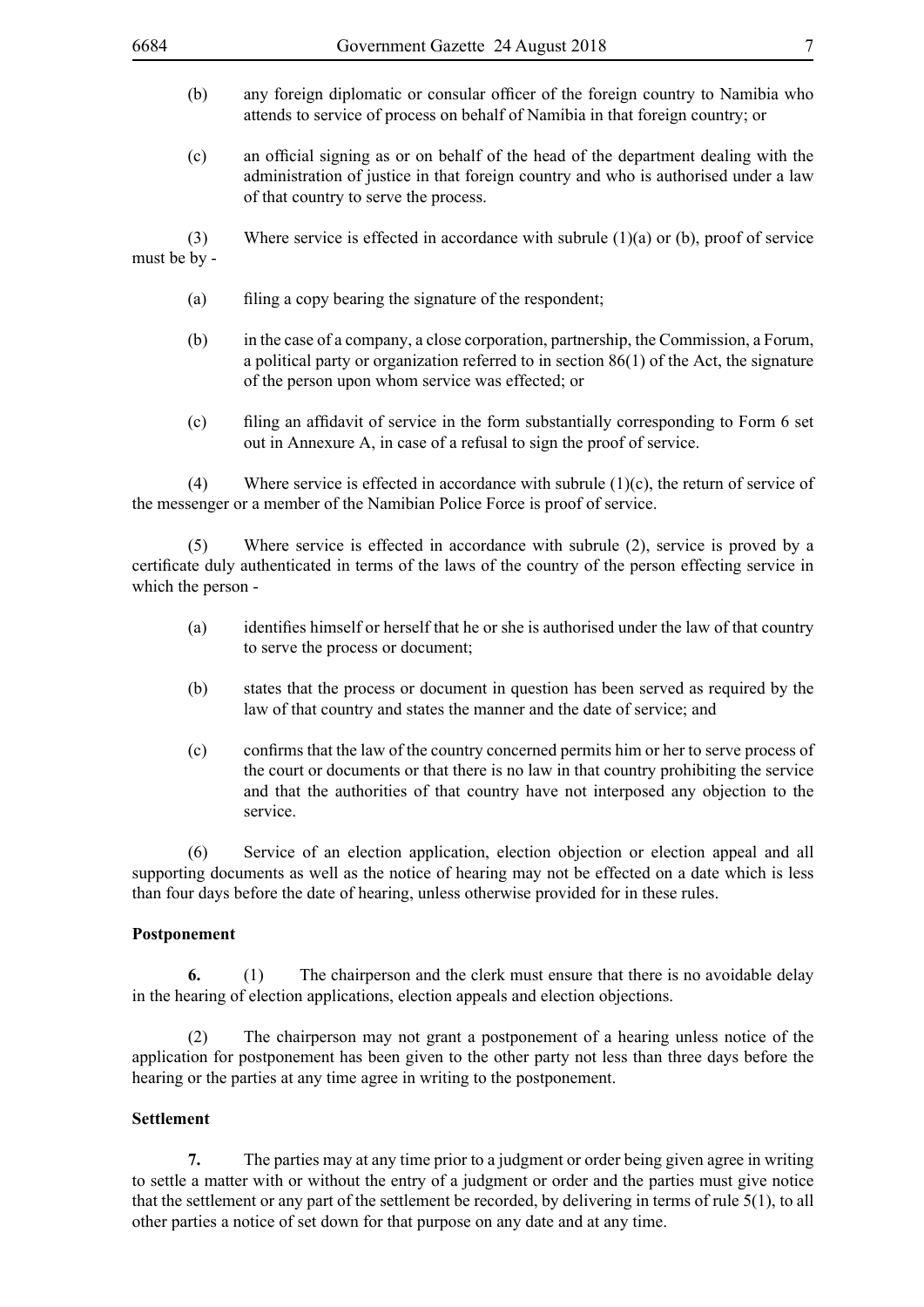### **Judgment or order of electoral tribunal to be delivered within a certain period**

**8.** (1) Unless otherwise provided for in the Act or these rules, the chairperson must not later than seven days after the hearing, in an open court, deliver the judgment with supporting reasons and make an order as the chairperson considers appropriate.

(2) The chairperson must, not later than two days after delivery of an order or judgment, provide all parties with a written copy of the judgment and order and reasons for the judgment or order.

(3) A judgment or order of the electoral tribunal must specify the period within which the judgment or order must be complied with and the chairperson must allow the extension of time for compliance as he or she considers reasonable in the circumstances of the case.

(4) The chairperson may correct any patent administrative, clerical or typographical errors in a judgment or order within a reasonable time on notice to all parties and the correction is not subject to an appeal.

### **Non-compliance with rules**

- **9.** The chairperson may on application and on good cause shown -
- (a) condone any non-compliance with these rules; or
- (b) extend or abridge any period prescribed by these rules, whether before or after the expiry of the prescribed period.

### **Language to be used in proceedings**

**10.** (1) Every process must be in the official language and all proceedings of the electoral tribunal must be recorded in the official language.

 (2) A document which is not in the official language must be translated by a sworn translator into the official language.

### **Interpretation of oral evidence into official language**

**11.** (1) Where oral evidence in electoral tribunal proceedings is given in a language other than the official language that evidence must be interpreted by a competent interpreter sworn to interpret faithfully and to the best of his or her ability into the official language.

(2) Before a person is appointed as an interpreter the electoral tribunal may, if in its opinion it is expedient to do so or if a party on reasonable grounds so desires, satisfy itself as to the competence and integrity of that person after hearing evidence.

(3) Where the services of an interpreter is used in electoral tribunal proceedings the costs, if any, of the interpretation are costs in the cause unless the electoral tribunal orders otherwise.

### **Public access to records and custody of records**

**12.** (1) Subject to these rules, the records of an electoral tribunal are accessible to the public under supervision of the clerk at reasonable times and on payment of the fees indicated in Annexure B.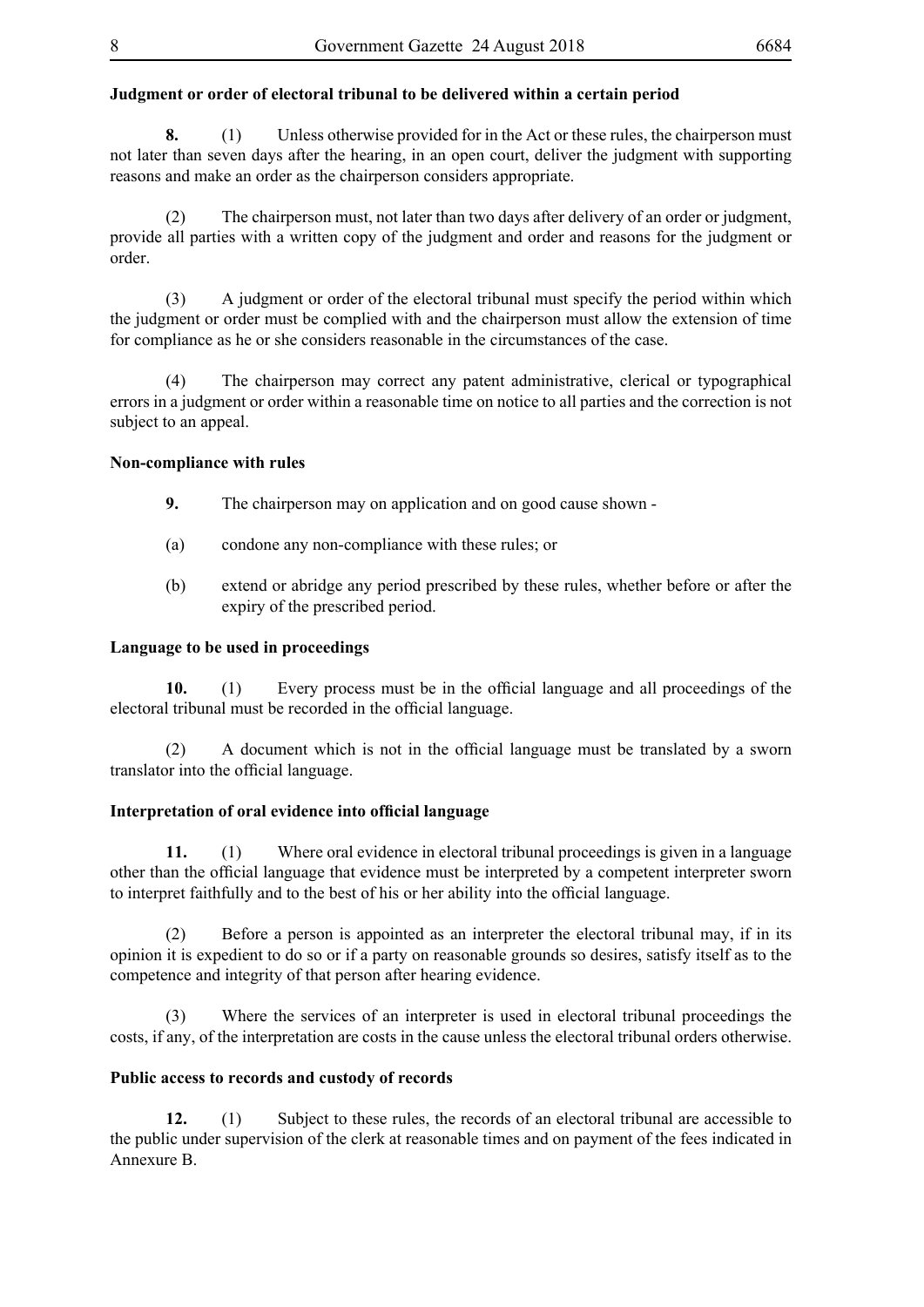(2) The clerk and the electoral tribunal must preserve the records of the electoral tribunal in the same way that evidence in a civil matter is preserved and dealt with in the magistrates' court.

### **Application of Rules of Magistrates' Court**

**13.** Subject to the Act and these rules, where these rules do not make provision for the procedure to be followed in a matter before the electoral tribunal, the rules applicable to civil proceedings in magistrates' courts and made in terms of section 25 of the Magistrates' Courts Act apply to proceedings before an electoral tribunal with necessary changes as the chairperson considers necessary in the interest of administration of justice.

#### PART 3

### ELECTION APPEALS AND ELECTION OBJECTIONS

### **Election appeals in terms of section 29 of the Act**

**14.** (1) A person entitled to register as a voter for an election or referendum as referred to in section 22(1) of the Act, whose application has been refused by the Registration Officer under section 28 of the Act may lodge an appeal to an electoral tribunal.

(2) An election appeal under subrule (1) must be noted by the appellant not later than two days after the date of refusal, by delivery of a notice of appeal in the form substantially corresponding with Form 7 set out in Annexure A, to -

- (a) the clerk in the case of an election or a referendum referred to in section 22 of the Act; or
- (b) a staff member referred to in section  $21(1)(b)$  of the Act, in the case of a person referred to in section 23 of the Act and the staff member must deliver the notice to the clerk together with the documents referred to in subrule (4).

(3) The notice of appeal referred to in subrule (2) must indicate whether the appeal relates to an election referred in section  $22(1)(a)$ , (b) or (c) or a referendum referred to in section  $22(1)(d)$  of the Act.

(4) The notice of appeal referred to in subrule (2) must set out concisely and distinctly the grounds of appeal and must be accompanied by the -

- (a) documents referred to in section 28(2) of the Act; and
- (b) all other documents in support of the appeal.

(5) On the lodging of an appeal in terms of subrule (1), the clerk must in the form substantially corresponding to Form 5 set out in Annexure A inform the appellant of the place, date and time of the hearing of the appeal and the date must not be later than seven days after the refusal referred to in subrule (1).

(6) In the case of an appeal referred to in section  $29(1)(b)$  of the Act, the staff member who receives the notice of appeal must -

- (a) enter the contact details of the appellant in terms of section 29 in the appeal register referred to in rule 3(2)(b); and
- (b) forward the notice of appeal and all documents referred to in section  $28(2)(b)$  and any documents delivered in support of the appeal to the clerk.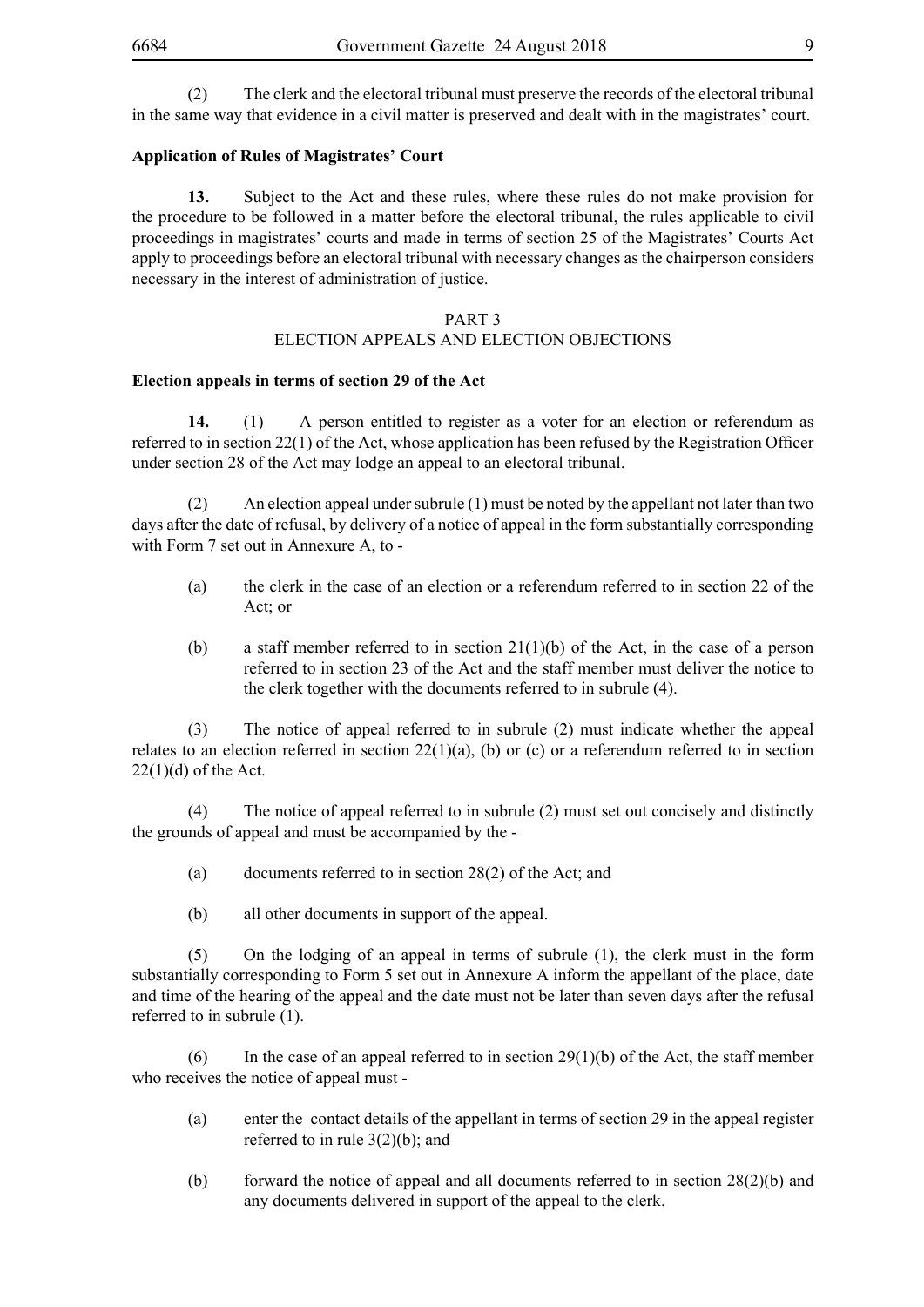- (7) On receipt of the notice of appeal in terms of subrule  $(6)(b)$ , the clerk must -
- (a) issue the appeal and assign a date for the hearing of the appeal; and
- (b) serve or cause to be served a copy of the notice of appeal and the notice of set down of the hearing in the form substantially corresponding to Form 5 set out in Annexure A on the appellant and the respondent.

(8**)** The hearing of an election appeal must be conducted in the manner prescribed by section 29 of the Act and the appellant may call witnesses in support of the election appeal.

(9) If the appellant fails to appear at the hearing of an election appeal, the electoral tribunal must dismiss the election appeal.

(10) The electoral tribunal must deliver its judgment on an election appeal with reasons not later than five days after the conclusion of the hearing.

### **Election objections in terms of section 32 of Act**

**15.** (1) A person referred to in section 32 of the Act, a registered political party or a registered political organisation may lodge with the electoral tribunal an election objection, referred to in section 32 of the Act, to the -

- (a) inclusion of the name of any person on the voter's register;
- (b) the spelling of any name or the incorrectness of any other data which appears on the voter's register; or
- (c) the registration of a person as a voter whose name appear more than once on the voter's register.
- (2) An election objection in terms of subrule (1) must be -
- (a) in writing;
- (b) closely worded to the form substantially corresponding with Form 8 set out in Annexure A;
- (c) accompanied by an affidavit containing concise and distinct reasons in support of the grounds of the objection referred to in section  $32(1)(c)$  of the Act;
- (d) accompanied by all supporting documents; and
- (e) accompanied by the contact details of the objector.

(3) An objection in terms of subrule (1) must within the period referred to in section  $31(1)(b)(ii)$  of the Act -

- (a) be filed with the clerk; or
- (b) in the case of a person referred to in section 23, be filed with a staff member contemplated in section 29(1)(b), who must immediately deliver the objection to the clerk.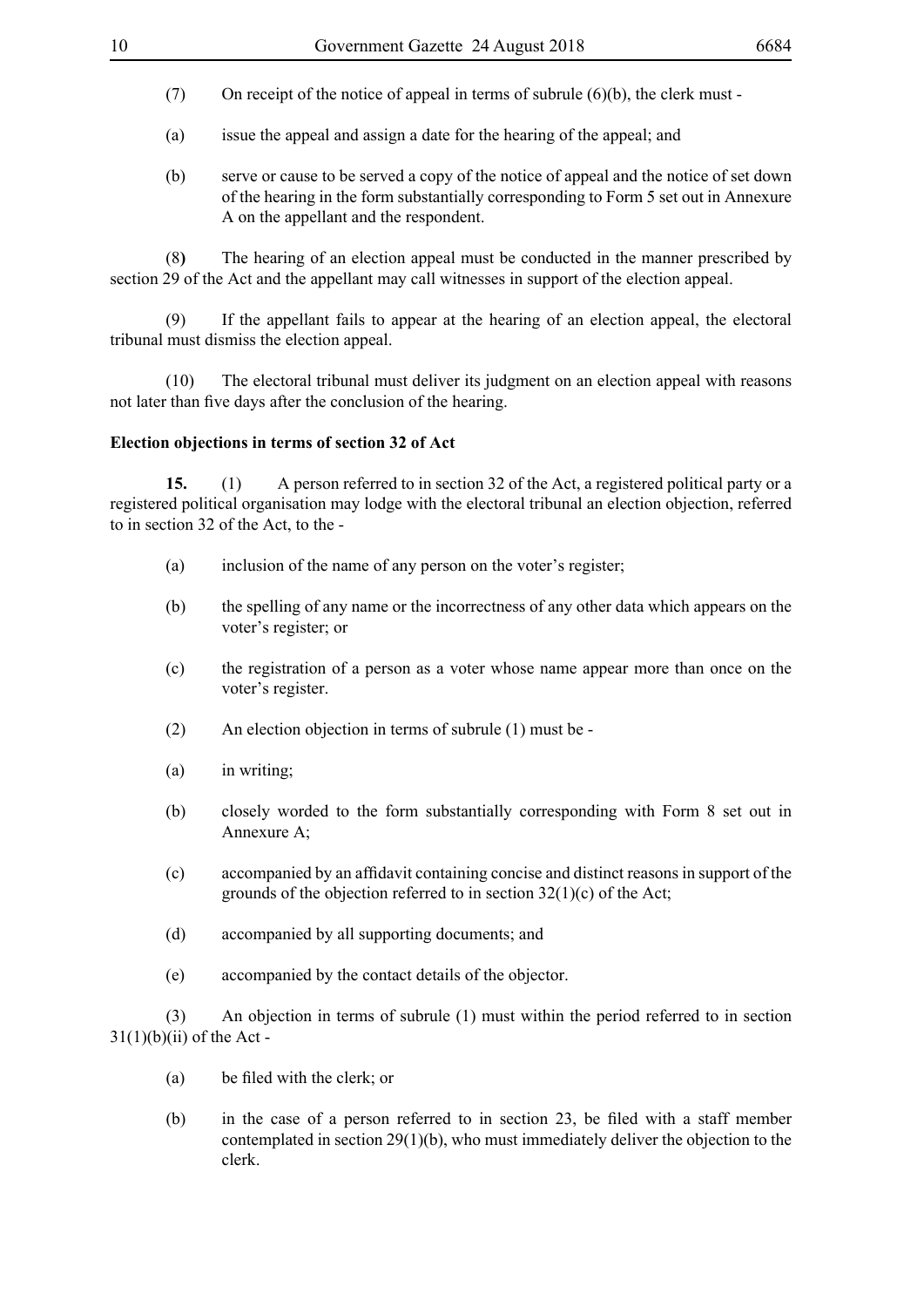(4) On receipt of an objection under this rule the clerk must within two days of receipt of the objection present the objection with the supporting documents to the chairperson for a decision in chambers, as contemplated in section 32(3) of the Act.

(5) The chairperson must, not later than five days from the day referred to in subrule (4), give the written decision referred to in section 32(3)(a) and (b) of the Act to the clerk.

- $(6)$  A notice referred to in section 32(3)(b) of the Act must be -
- (a) in the form substantially corresponding with Form 9 set out in Annexure A; and
- (b) accompanied by all documents filed by the objector in terms of this rule.

(7) The person whose registration is objected to in terms of subrule (1) must within 15 days from the date of receipt of the notice referred to in subrule (6), file with the clerk an affidavit with supporting documents containing concise and distinct reasons why the objection should not be allowed.

 (8) The chairperson must within five days of receipt of the supporting documents referred to in subrule (7) determine, in chambers, the objection as contemplated in section 32(4) of the Act.

(9) The clerk must not later than 14 days from the date of the decision by the chairperson, serve or cause to be served the decision of the electoral tribunal on the -

- (a) person or registered political party or organization that lodged the objection;
- (b) person whose registration was objected to in terms of subrule (1); and
- (c) Chief Electoral Officer.

### PART 4 ELECTION APPLICATIONS AND RELATED APPLICATIONS

#### **Notice of election application**

**16.** (1) A person who wishes to lodge an election application to the electoral tribunal must do so on a form substantially corresponding with Form 10 set out in Annexure A.

- (2) An election application must -
- (a) contain the name, address and contact details of each applicant;
- (b) contain the name and address of each respondent;
- (c) contain concise and distinct terms of the order applied for;
- (d) where relief is claimed, contain information to inform the respondent of the grounds upon which the claim is made, the date on which the cause of the claim arose and the geographical area in which the claim arose;
- (e) contain all supporting documents and witness statements;
- (f) state if criminal sanctions should be imposed, if appropriate;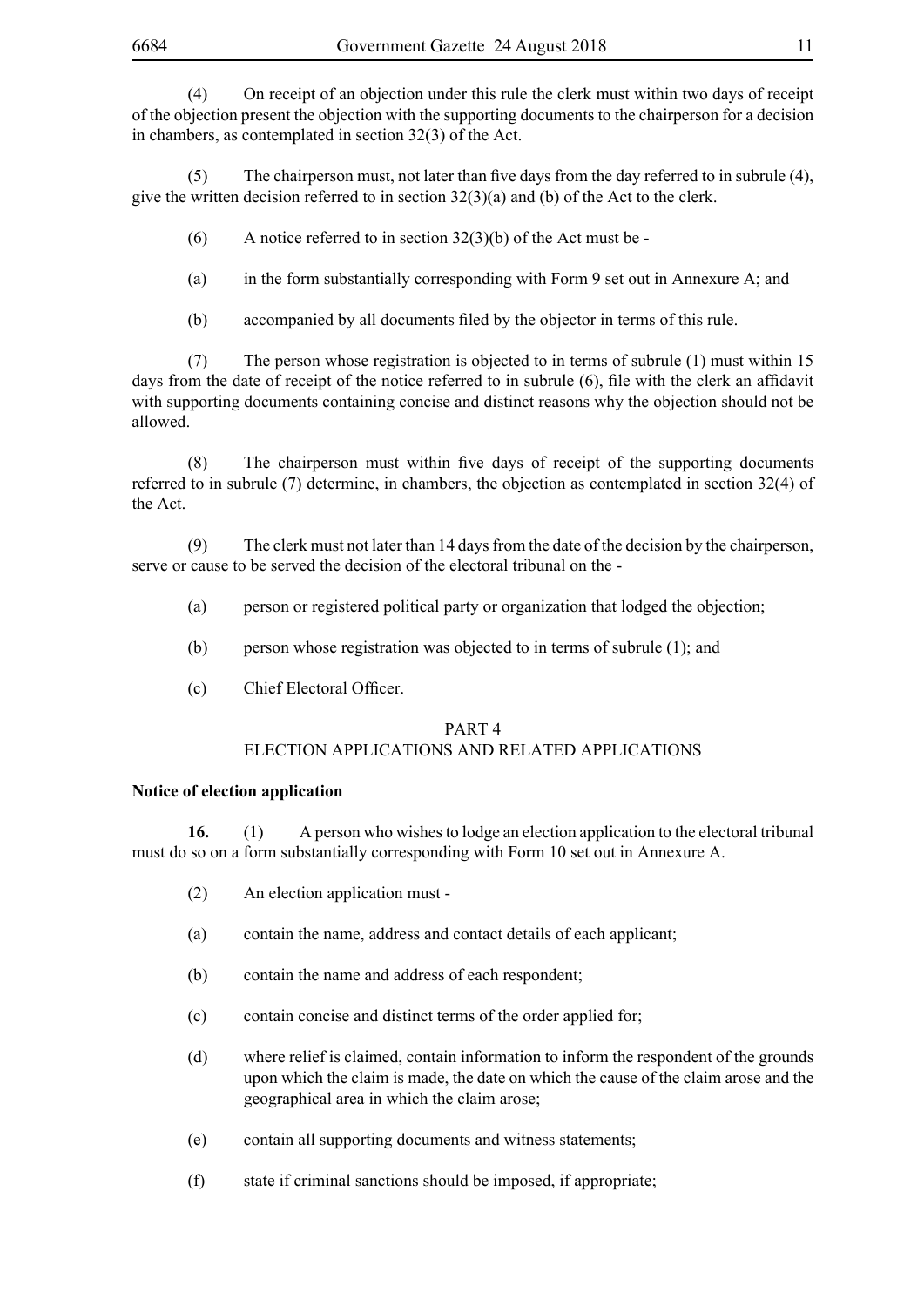- (g) appoint an address within the flexible radius from the electoral tribunal at which the applicant will accept notice and service of documents; and
- (h) contain the notice of the hearing in the from substantially corresponding with Form 5 set out in Annexure A.

### **Respondent's reply**

**17.** (1) A respondent who wishes to oppose an application referred to in rule 16 must serve a copy of a reply, in the form substantially corresponding with Form 11 set out in annexure A, to the applicant in the manner referred to in rule  $5(1)$  or (2) within five days of service of the application and must file the original of the reply together with proof of service as contemplated in rule 5(3) or (4) with the clerk.

(2) If the respondent wishes to raise a question of law only, he or she must deliver the notice of the intention to do so within the time limit stated in subrule (1) and the notice must clearly and concisely set out the question of law.

- (3) The respondent's reply in terms of subrule (1) must -
- (a) be signed by the respondent under oath or by affirmation;
- (b) contain particulars sufficient to inform the applicant of the grounds of opposing;
- (c) include all supporting documents and witness statements; and
- (d) be accompanied by the contact details of the respondent.

 (4) The respondent must appoint an address within the flexible radius of the electoral tribunal where the application was issued and at which the respondent will accept notice and service of all documents in the proceedings of the electoral tribunal.

(5) A respondent who has not served a reply in accordance with this rule may not take part in the proceedings of the electoral tribunal concerned, except with leave of the chairperson on good cause shown.

### **Counter application**

**18.** (1) These rules apply to counter applications and applications opposing counter applications with any necessary changes as the chairperson may consider necessary and in addition to that -

- (a) a counter application must be delivered together with the respondent's reply in the form substantially corresponding with Form 12 set out in Annexure A, unless the chairperson allows it to be delivered at a later stage;
- (b) the respondent does not need to repeat in the reply the names and addresses of the parties to the electoral tribunal proceedings in question and the date of hearing; and
- (c) any period which, in the case of an application, runs from the date of service of the application, will, in the case of a counter application, run from the date of delivery of the counter application.

(2) A counter application may be heard either together with or separately from the election application, as the chairperson may consider necessary.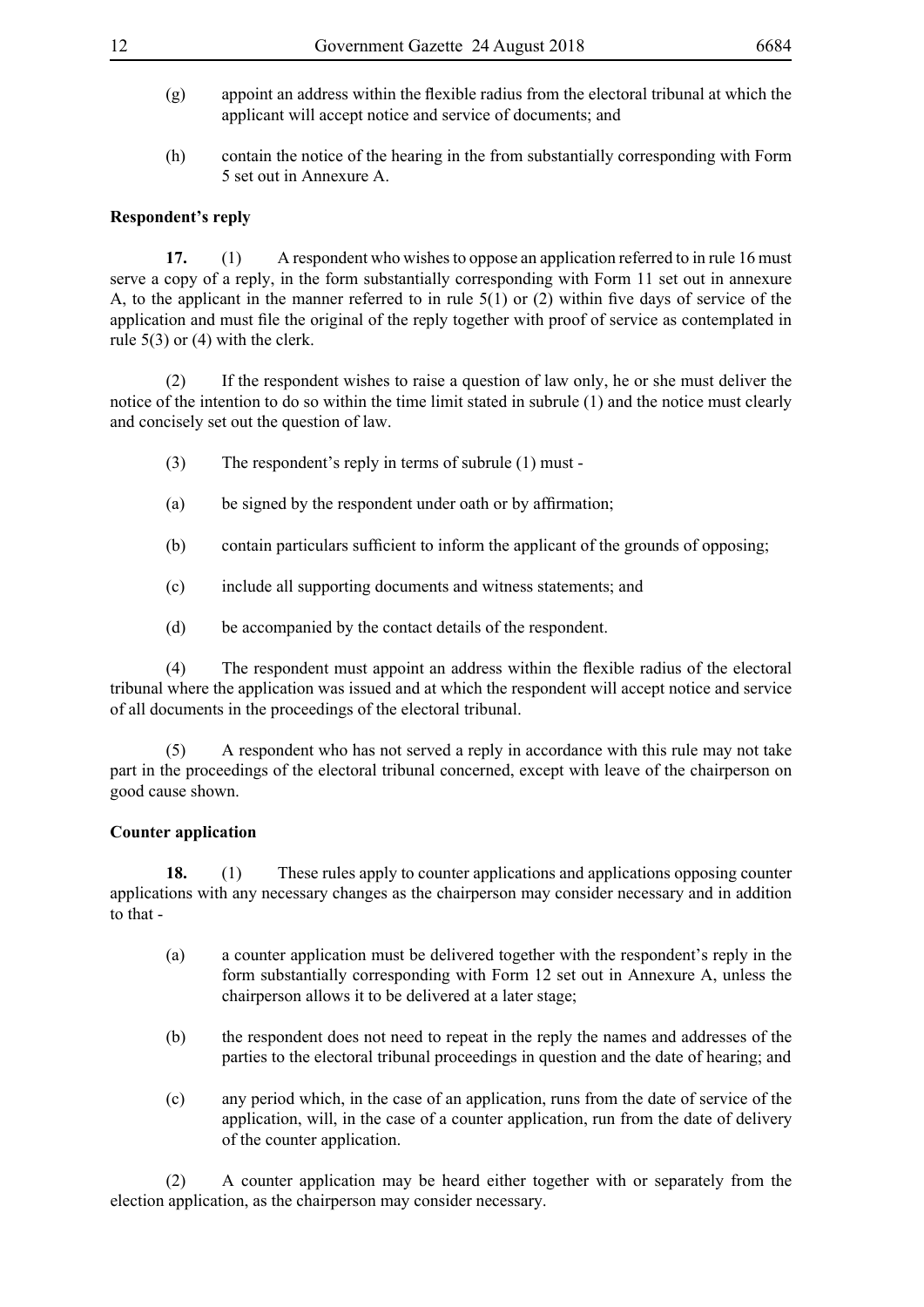### **Hearing of election applications**

**19.** (1) The chairperson may conduct the hearing of an election application in a manner that the chairperson considers appropriate in order to determine the matter fairly and quickly and with minimum legal formalities.

(2) A party may appear in person or be represented by his or her legal practitioner or by any other person authorised by the Act.

 (3) An election application must be argued on the papers filed on record unless the chairperson on good cause shown refers the matter for oral evidence.

 (4) An applicant in respect of an election application must present his or her case first unless the chairperson directs otherwise.

(5) If the applicant in respect of an election application fails to appear at the hearing or fails to serve a reply, the chairperson must dismiss the application.

(6) If the applicant in respect of an election application appears for the hearing and the respondent who has served a reply fails to appear, the chairperson may if in his or her opinion the facts relating to the application are sufficiently established make any order authorised by the Act, despite the respondent's failure to reply or to appear.

- (7) Subject to subrule (3), during the hearing of an election application -
- (a) a party or any witness may amplify his or her witness statement with oral evidence, which evidence must be under oath or by affirmation administered by the chairperson;
- (b) a party may cross-examine any person called by the other party and re-examine his or her own witnesses and the chairperson may curtail cross-examination of witnesses, if the chairperson considers the examination to be irrelevant, repetitive or time-wasting; and
- (c) the chairperson must have due regard to the position of unrepresented parties and may put to the party and his or her witnesses any questions as the chairperson considers appropriate.

(8) An electoral tribunal must provide its decision on an election application or related application within five days from date of the conclusion of the hearing and where oral evidence is allowed the decision must be delivered within 14 days from the date of the conclusion of the hearing.

### **Urgent applications**

**20.** (1) In respect of an urgent application relating to an election application the electoral tribunal may dispense with the prescribed time limits and may substitute it with time limits which the electoral tribunal considers fair and appropriate.

 (2) An urgent application must be accompanied by a certificate of urgency in the form substantially corresponding with Form 13 set out in Annexure A, signed by the applicant or a legal practitioner, if represented by a legal practitioner and if no certificate accompanies the application the time limits prescribed for applications in these rules must apply.

 $(3)$  In an affidavit filed in support of an application under subrule  $(1)$ , the applicant must in the form substantially corresponding with Form 13 set out in Annexure A set out the circumstances which renders the matter urgent.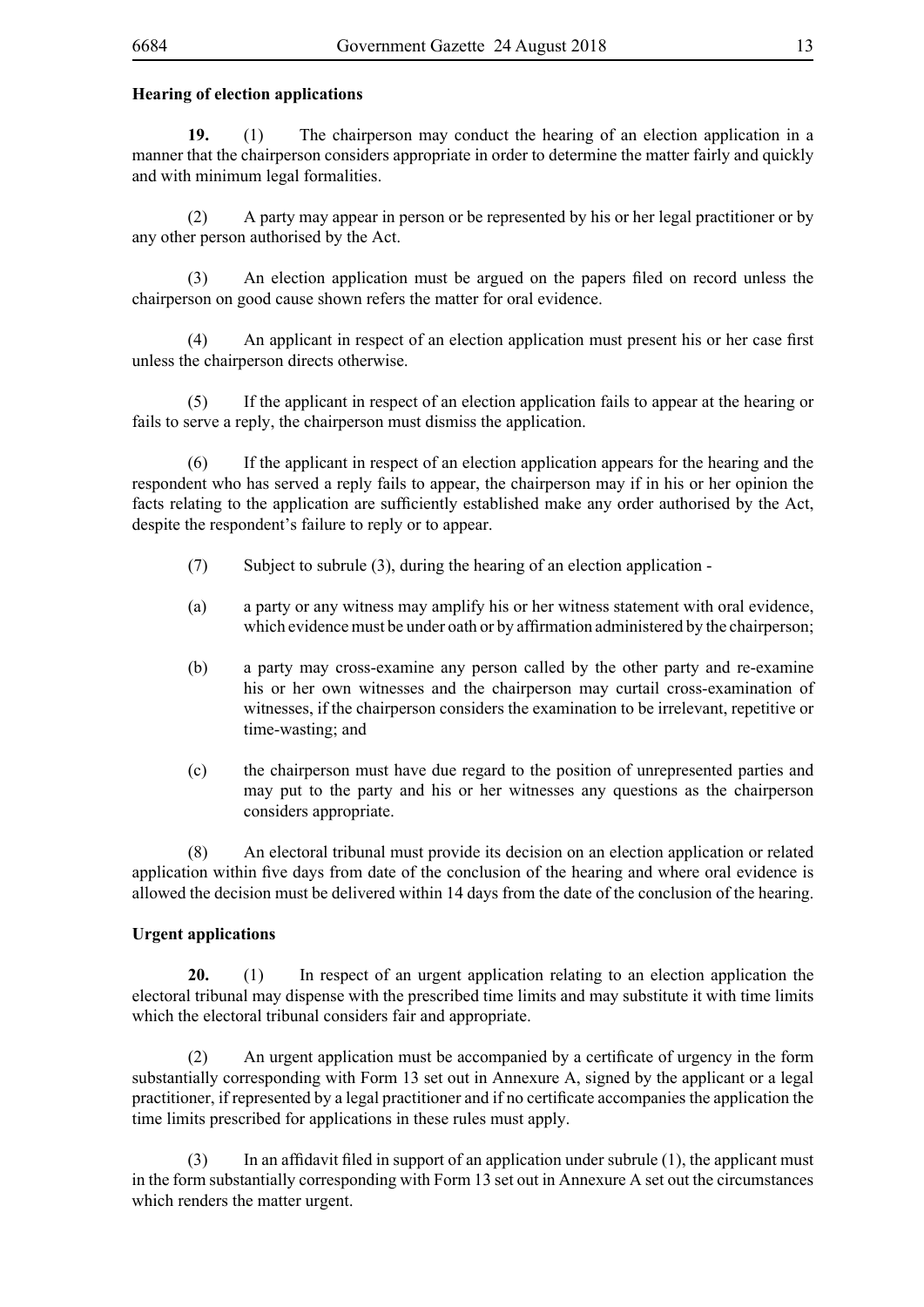(4) Where an urgent application is opposed the chairperson may at the date stated on the notice for the first appearance fix dates for the exchange of further affidavits and notices or proceed to hear the matter.

### **Discovery**

21. (1) If a party to an election application, election appeal or an election objection or the chairperson believes that there are in addition to the documents, diagrams or digital recordings accompanying the papers filed of record, other documents, diagrams or digital recordings which may be relevant to the proceedings and are in the possession of any party or third person -

- (a) that party may by notice to the other parties at any time prior to the hearing of the matter, request the submission to the electoral tribunal of the document, diagram or digital recording as specified in the notice; or
- (b) the chairperson may by notice to the requesting party or third person, at any time prior to the hearing of the matter, request the submission to the electoral tribunal of the requested document, diagram or digital recording as specified in the notice.

(2) The chairperson may give any direction as he or she considers reasonable and fair including an order that the party believed to have a document, diagram or digital recording, referred to in subrule (1) in his or her possession -

- (a) deliver the document, diagram or digital recording within the specified time; or
- (b) state under oath or by affirmation within the period specified in the order that the document, diagram or digital recording is not in his or her possession and if known, state its whereabouts.

(3) The chairperson may inspect the document, diagram or digital recording referred to in subrule (1) to determine whether it is relevant to the election application or is protected from discovery.

(4) If a party or other person who has been requested to make discovery of the document, diagram or digital recording referred to in subrule (1) fails or refuses to do so, the chairperson may make an order to compel that party or person to comply with the request.

(5) If the party or other person ordered in terms of subrule (4) fails to comply with the order, the chairperson may make an order granting or dismissing the matter of the application.

### PART 5

### FEES AND COSTS

### **Fees**

**22.** (1) The electoral tribunal fees to be paid to the clerk in terms of these rules are as indicated in Annexure B.

(2) The payment of the electoral tribunal fees must be indicated by the use of adhesive revenue stamps or be stamped within the meaning of the definition of "stamp" in the Stamp Duties Act, 1993 (Act No. 15 of 1993) and the revenue stamp must be affixed or stamped on the original of the applicable document.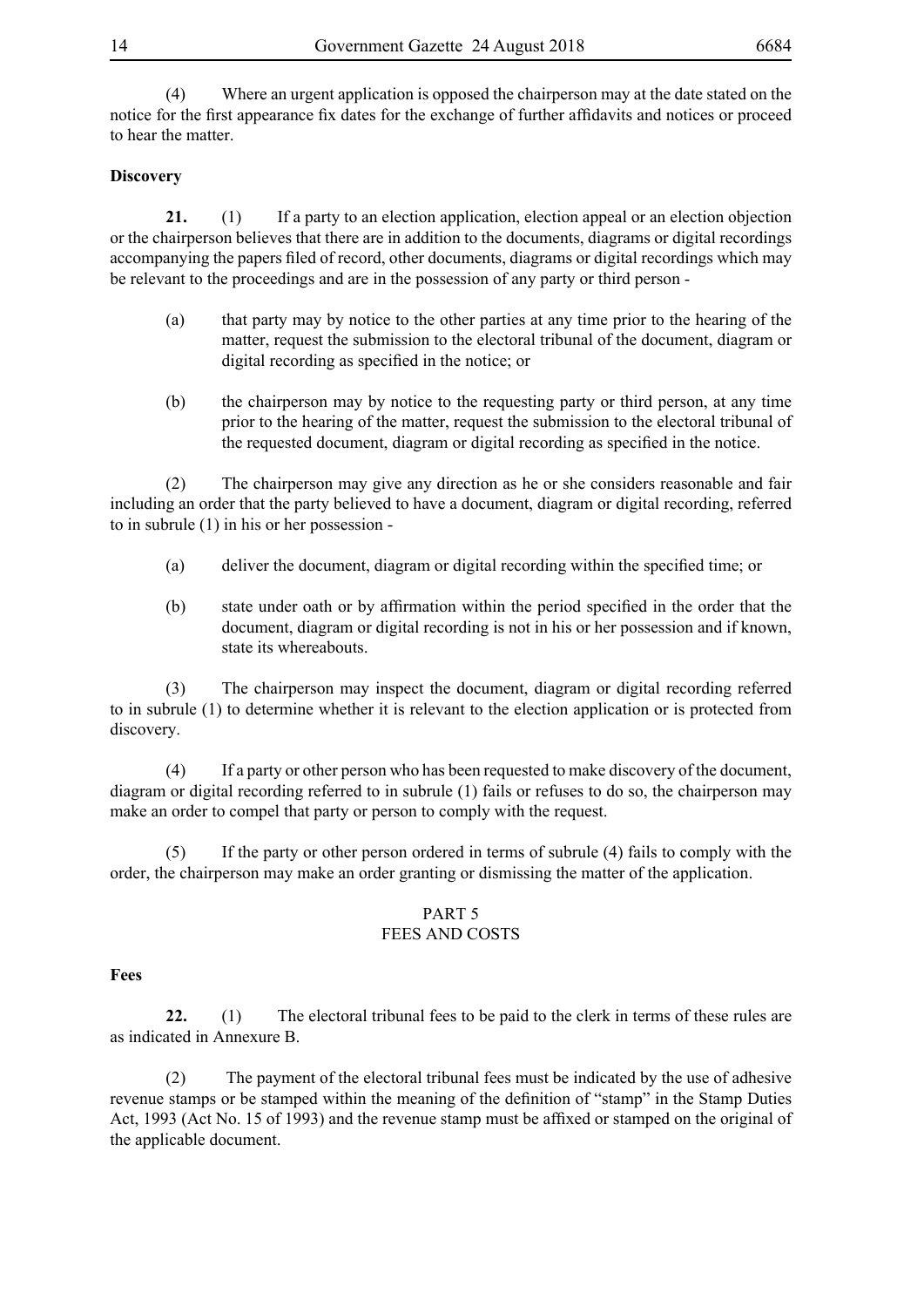(3) Where a party is unable to pay the electoral tribunal fees by reason of indigence, the clerk must upon the written decision of the chairperson waive payment of the fees and endorse the waiver on the appropriate process.

(4) The fees chargeable and allowed for the messenger of the court are those prescribed by the Magistrates' Courts Rules made in terms section 25 of the Magistrates' Courts Act.

#### **Costs**

**23.** Despite any other law, an electoral tribunal may not make an order as to costs against a party unless that party has acted frivolously in bringing an election application, election appeal, election objection or in instituting an appeal to the Electoral Court or in continuing with or defending those proceedings.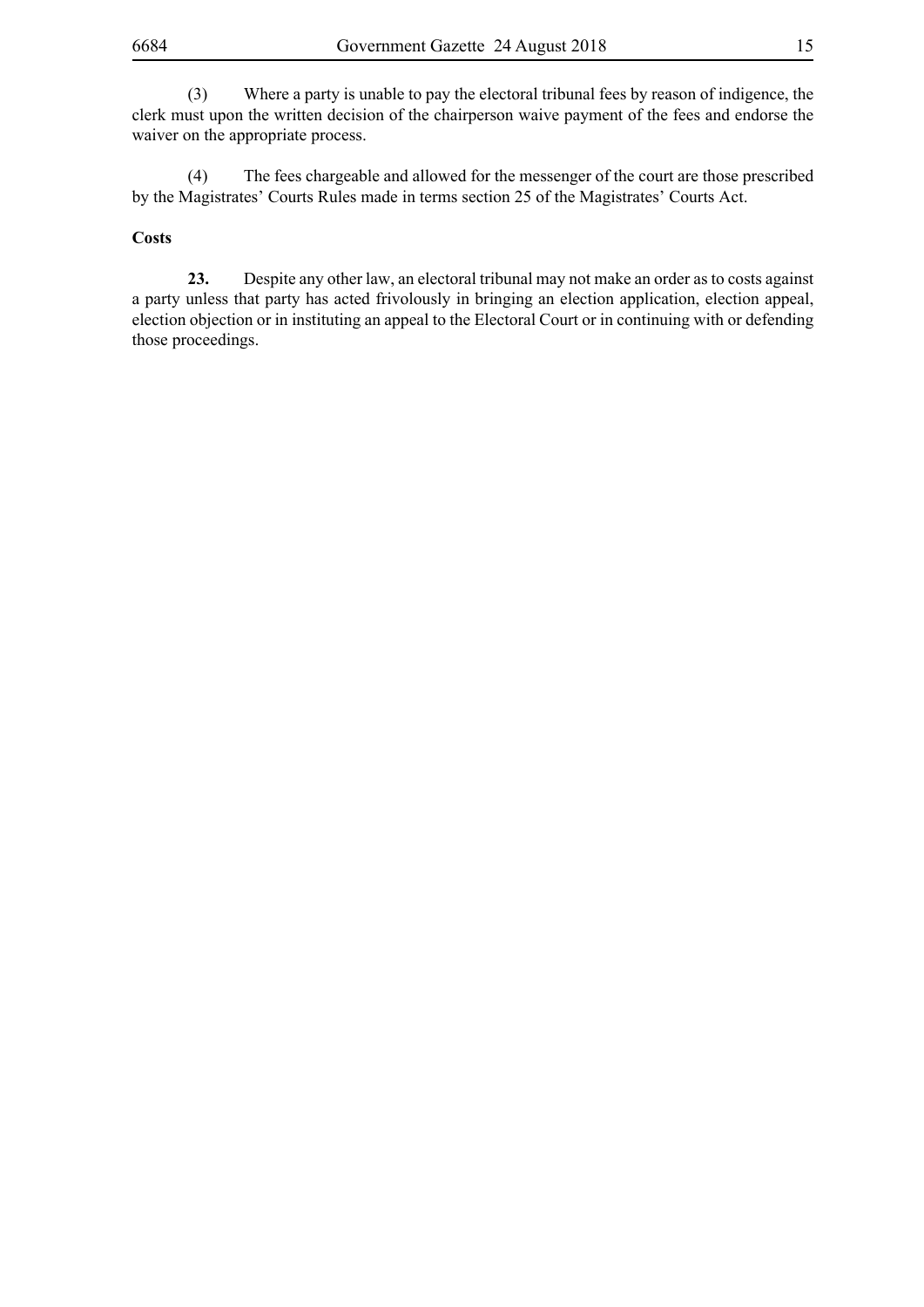### ANNEXURE A

### FORM 1

### ELECTION TRIBUNAL REGISTER

(Rule 3(2))

Serial Number:

Date Filed:

Complainant/Respondent

ETA number:

ETR number:

ETO number: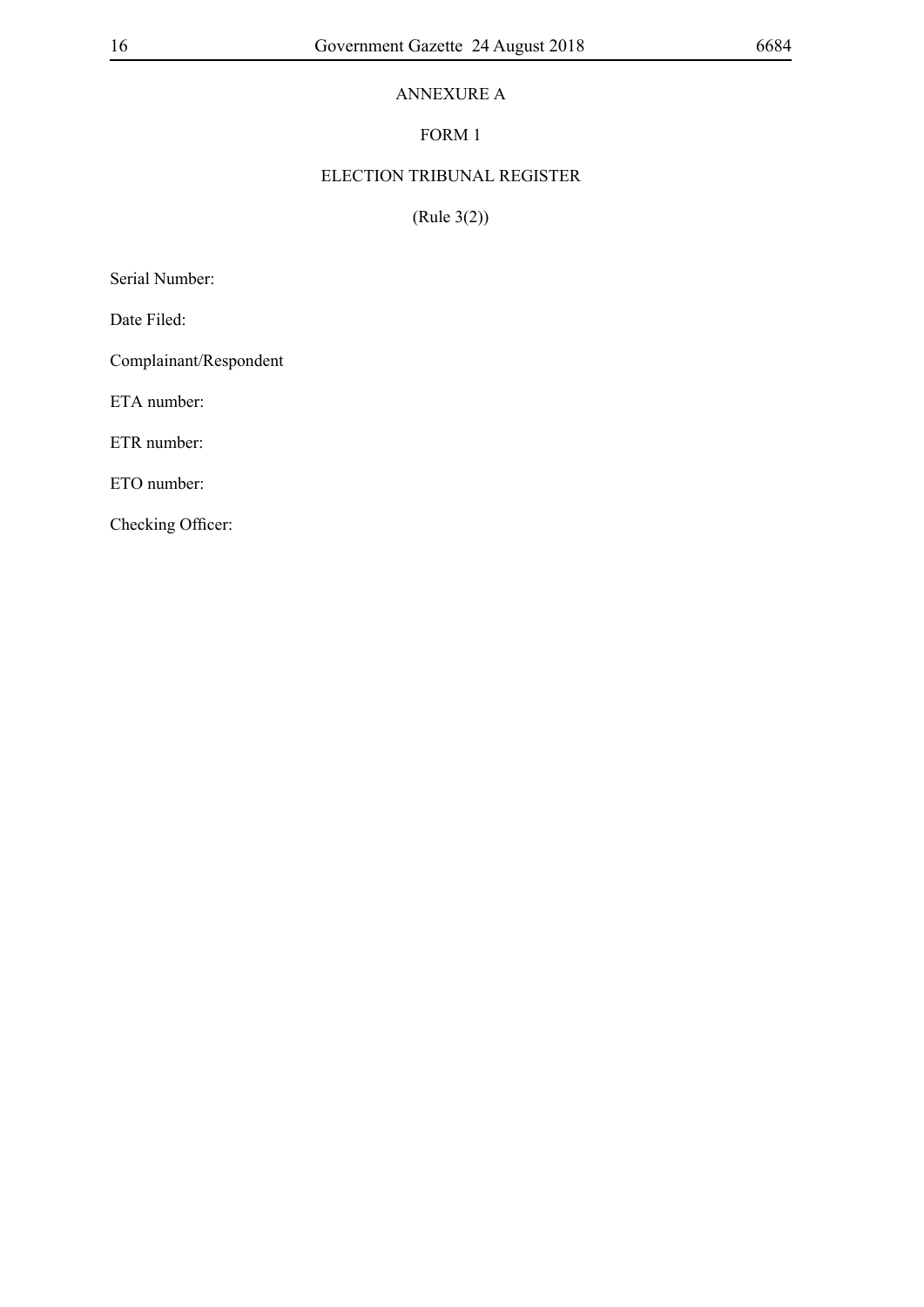### ETA REGISTER: APPLICATIONS

(Rule 3(2))

Serial Number:

ETA number:

Date Filed:

Complainant Name and address:

Respondent Name and address:

Date Received:

Date of Hearing:

Outcome of Hearing: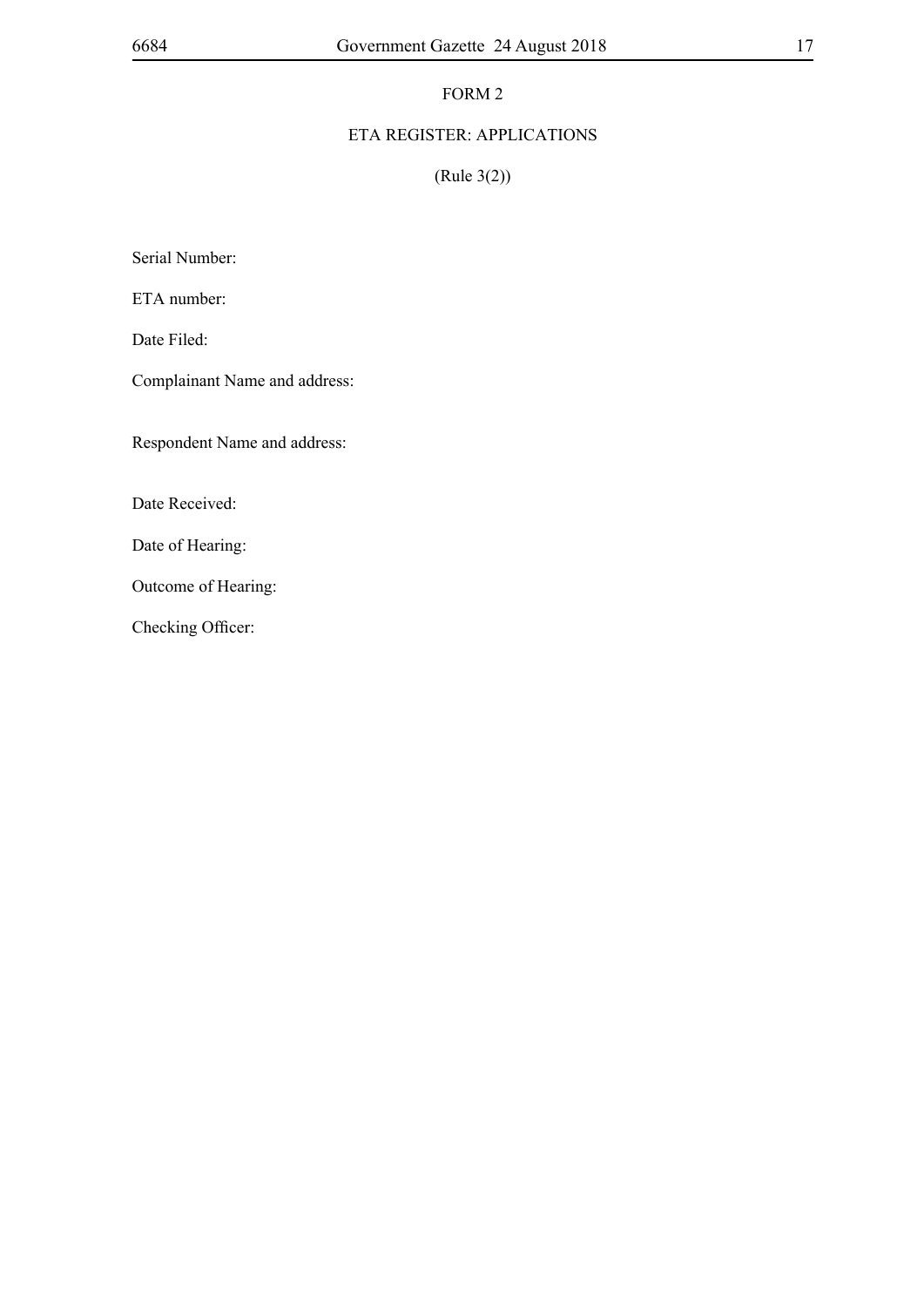### ETR REGISTER: APPEALS IN TERMS OF SECTION 29 OF THE ACT

(Rule 3(2))

Serial number:

ETR number:

Date Filed:

Complainant Name and address:

Respondent Name and address:

Date Received:

Date of Hearing:

Outcome of Hearing: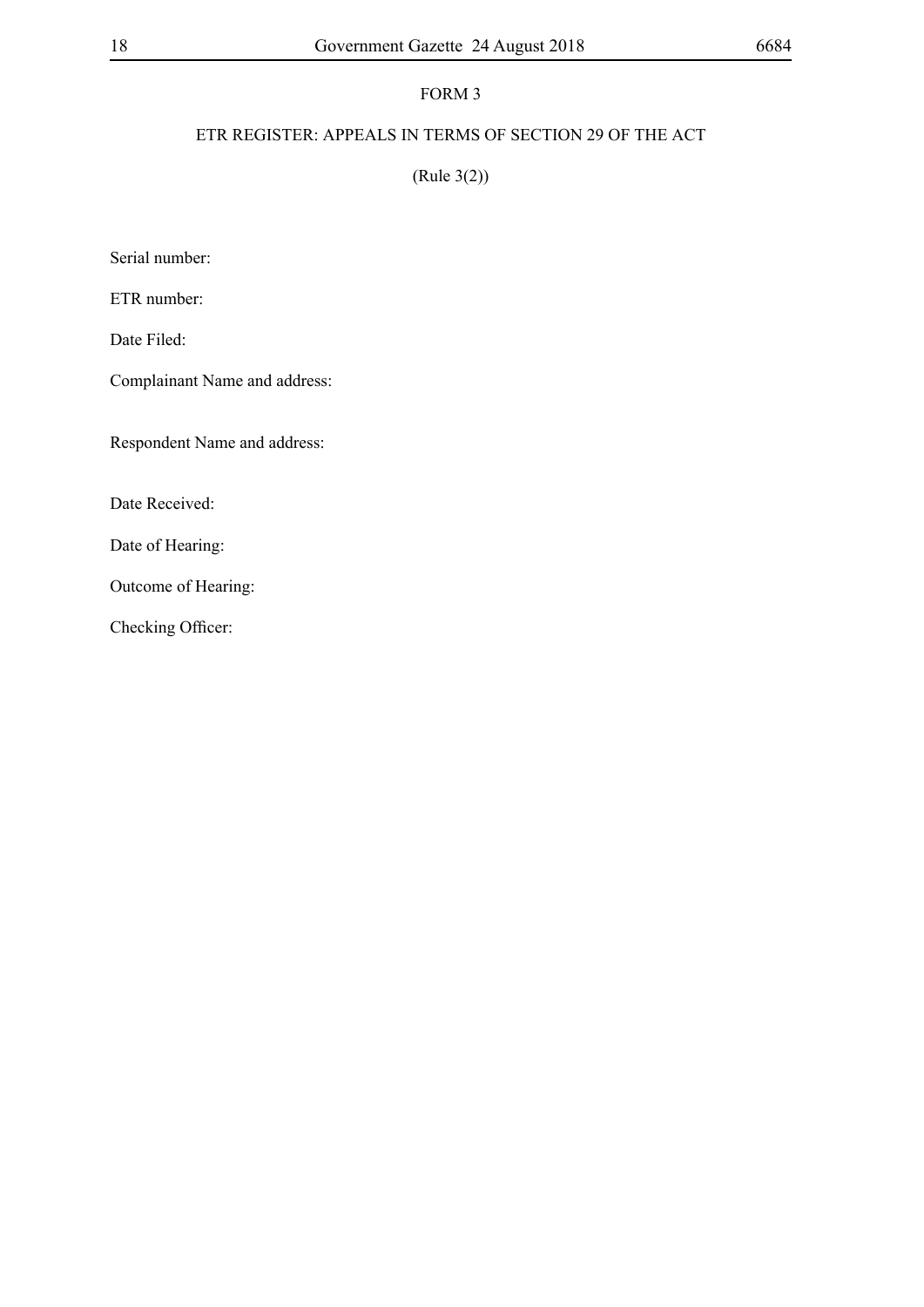### ETO REGISTER: OBJECTIONS BROUGHT IN TERMS OF SECTION 32 OF THE ACT

### (Rule 3(2))

Serial Number:

ETO number:

Date Filed:

Complainant name and address:

Respondent name and address:

Date Received:

Date of Hearing:

Outcome of Hearing: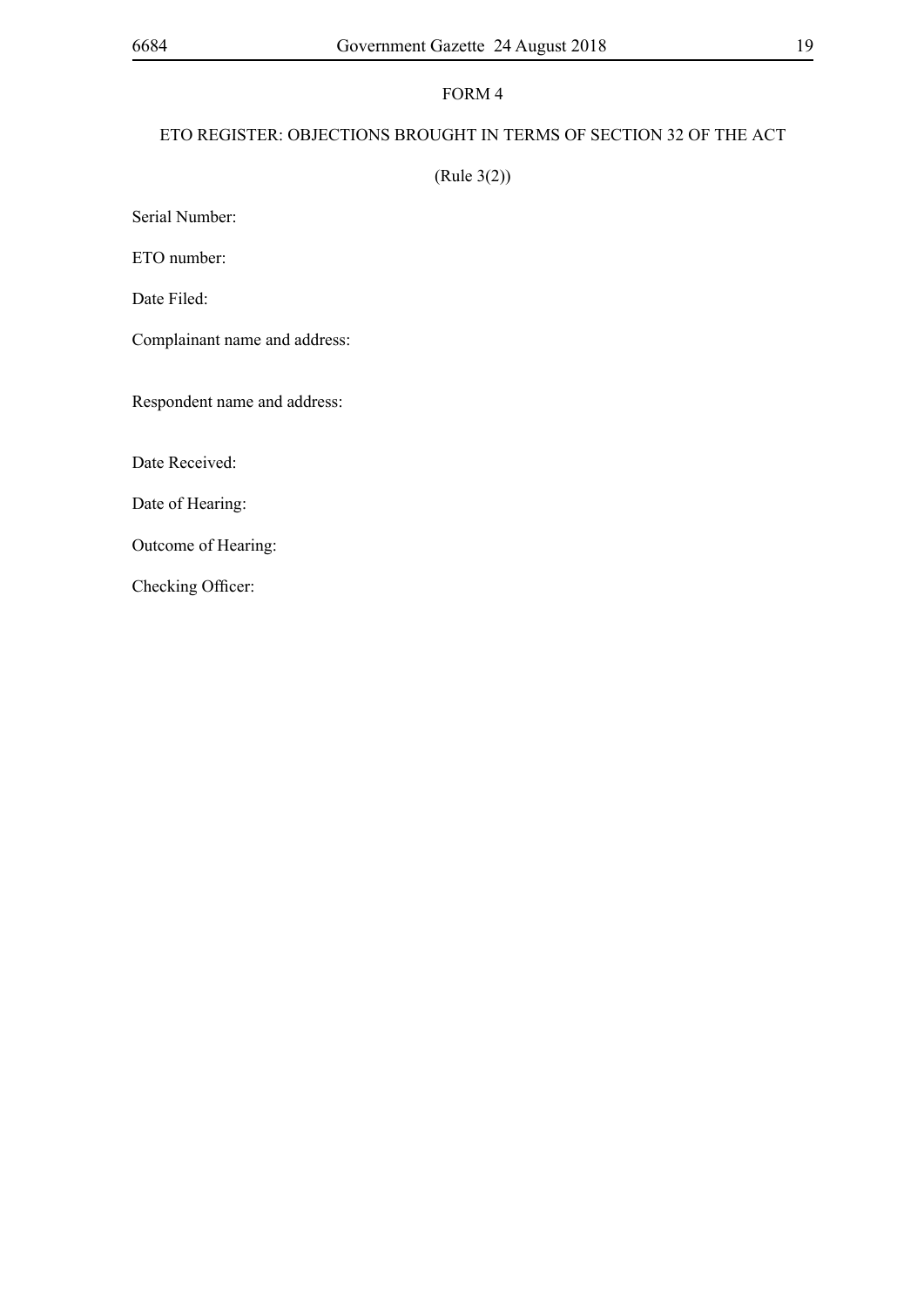### ELECTORAL TRIBUNAL: NOTICE OF HEARING

(Rule 3(8), Rule 14(5) and Rule 16(2))

Case No. ...................................................... In the Electoral Tribunal for the district of ........................................................ held at ....................... ................................... in the matter between: ........................................................................... Applicant/Appellant\* and ........................................................................... Respondent\*\* Kindly take note that the hearing in the above matter is scheduled as follows: Time ...................................................................................................................................................... Date ...................................................................................................................................................... Court room ............................................................................................................................................

Issued by Date Stamp

\*Notice to Applicant/Appellant: You are required to appear before the Tribunal on date and time stipulated. Should you fail to attend the hearing the appeal/application will be dismissed in terms of Section 29 of the Act.

\*\*Notice to Respondent: if you intend opposing this application you are required

- (a) to serve a copy of the reply as per Form on the Applicant in this matter within FIVE (5) days of service of the Application and file the original thereof together with the proof of service with the Clerk of the electoral tribunal;
- (b) the reply must be signed by the respondent under oath/by affirmation and same should contain sufficient particulars so as to inform the Applicant of the grounds of opposition (including if you only intend to raise an question of law) and must include all supporting documents and witness statement;
- (c) You must appoint an address within a flexible radius not further than 30 km from the seat of the electoral tribunal in your notice of intention to oppose at which you will accept notice and service of all process in these proceedings. If no such reply is filed in accordance with the Rules you will not be entitled to take any part in the proceedings, except as provided in rule 16(4) with leave of the chairperson upon good cause shown.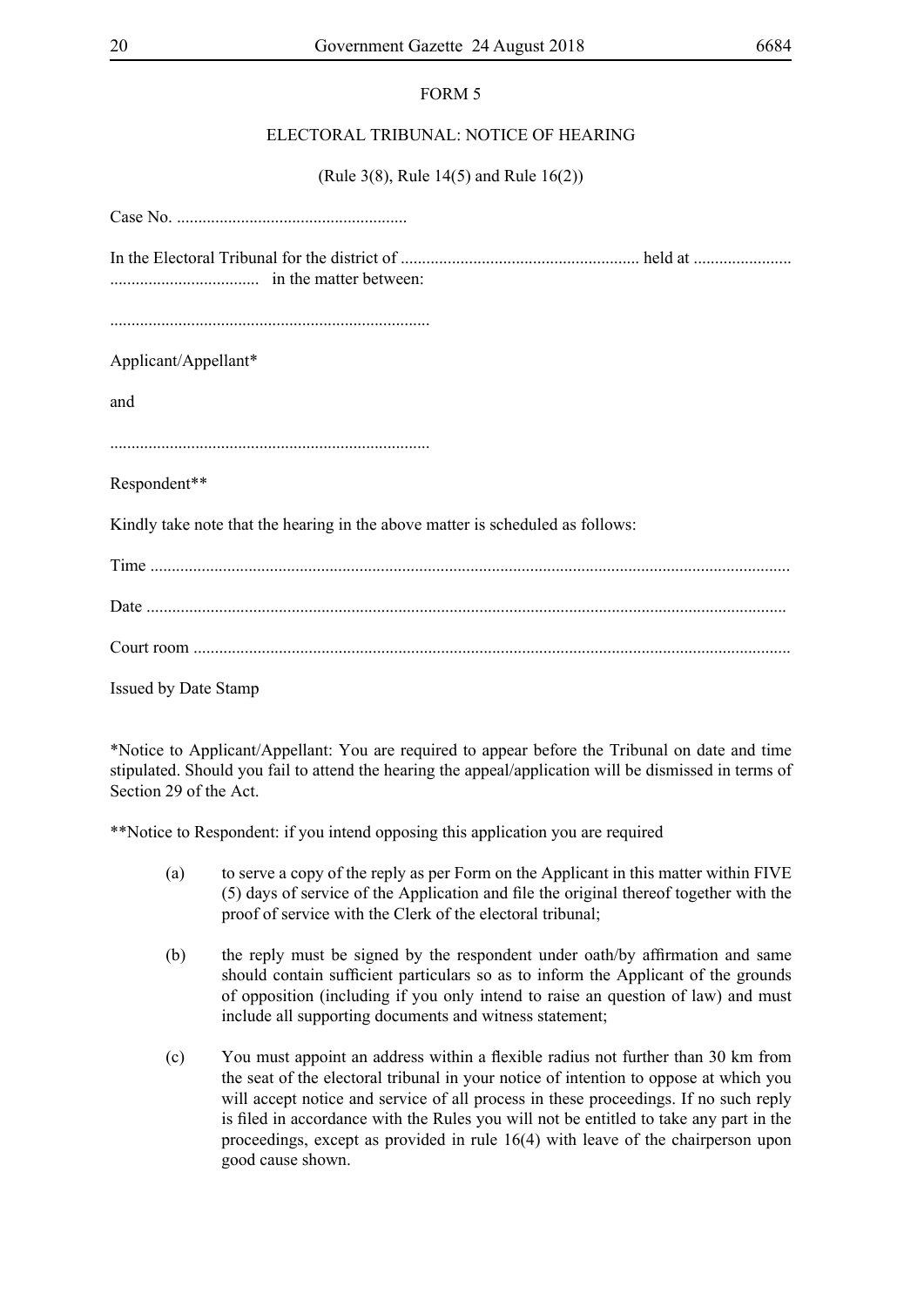### RETURN OF SERVICE OF PROCESS IN THE ELECTORAL TRIBUNAL

### $(Rule 5(3))$

| In the matter between:                                                                                                                                                                                                                                                                |  |
|---------------------------------------------------------------------------------------------------------------------------------------------------------------------------------------------------------------------------------------------------------------------------------------|--|
|                                                                                                                                                                                                                                                                                       |  |
| Applicant                                                                                                                                                                                                                                                                             |  |
| and                                                                                                                                                                                                                                                                                   |  |
|                                                                                                                                                                                                                                                                                       |  |
| Respondent                                                                                                                                                                                                                                                                            |  |
| <b>AFFIDAVIT OF SERVICE</b>                                                                                                                                                                                                                                                           |  |
|                                                                                                                                                                                                                                                                                       |  |
| the following document(s)                                                                                                                                                                                                                                                             |  |
|                                                                                                                                                                                                                                                                                       |  |
|                                                                                                                                                                                                                                                                                       |  |
|                                                                                                                                                                                                                                                                                       |  |
|                                                                                                                                                                                                                                                                                       |  |
|                                                                                                                                                                                                                                                                                       |  |
| (full name)                                                                                                                                                                                                                                                                           |  |
| The respondent/a responsible person employed at the respondent's place of business local/main                                                                                                                                                                                         |  |
| Part B.                                                                                                                                                                                                                                                                               |  |
|                                                                                                                                                                                                                                                                                       |  |
| (full name of the person served) the applicant/appellant/respondent/a person apparently not less than<br>16 years of age and employed at the applicant's/appellant's/respondent's place of business/registered<br>office and he/she* refused to sign for receipt of the copy thereof. |  |
| (delete what is not applicable)                                                                                                                                                                                                                                                       |  |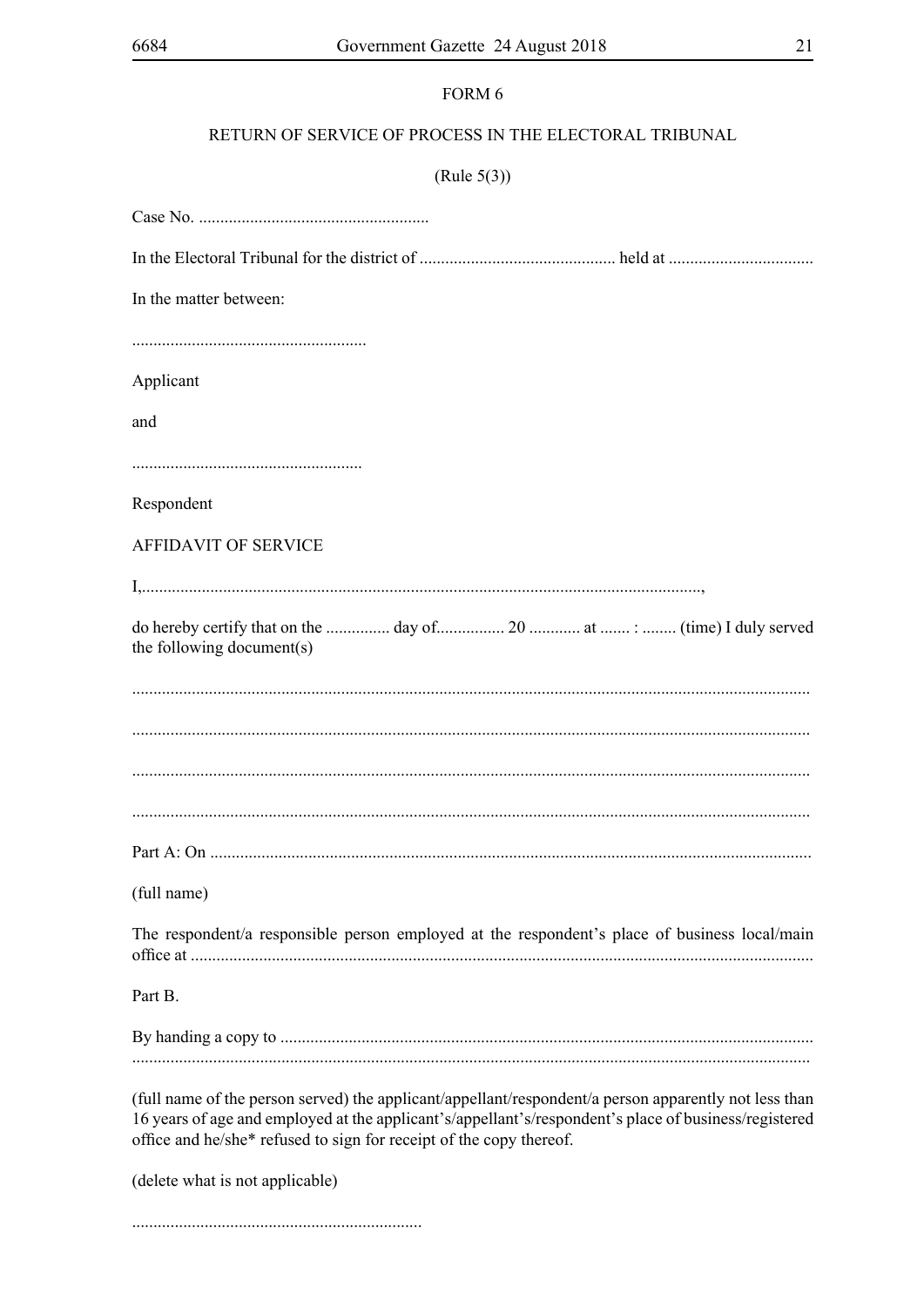| Date                                                                                                                                                |
|-----------------------------------------------------------------------------------------------------------------------------------------------------|
| Signature of Deponent                                                                                                                               |
| Before administering the prescribed oath/affirmation, I put the following questions to the deponent<br>and noted his/her reply in his/her presence. |
| a) Do you know and understand the contents of this affidavit?                                                                                       |
|                                                                                                                                                     |
|                                                                                                                                                     |
| c) Do you regard the prescribed oath as binding on your conscience?                                                                                 |
|                                                                                                                                                     |
|                                                                                                                                                     |
| This affidavit was duly sworn to or affirmed before me and the deponent signed in my presence at                                                    |
|                                                                                                                                                     |
| <b>Commissioner of Oaths Date Stamp</b>                                                                                                             |
|                                                                                                                                                     |
|                                                                                                                                                     |
|                                                                                                                                                     |
|                                                                                                                                                     |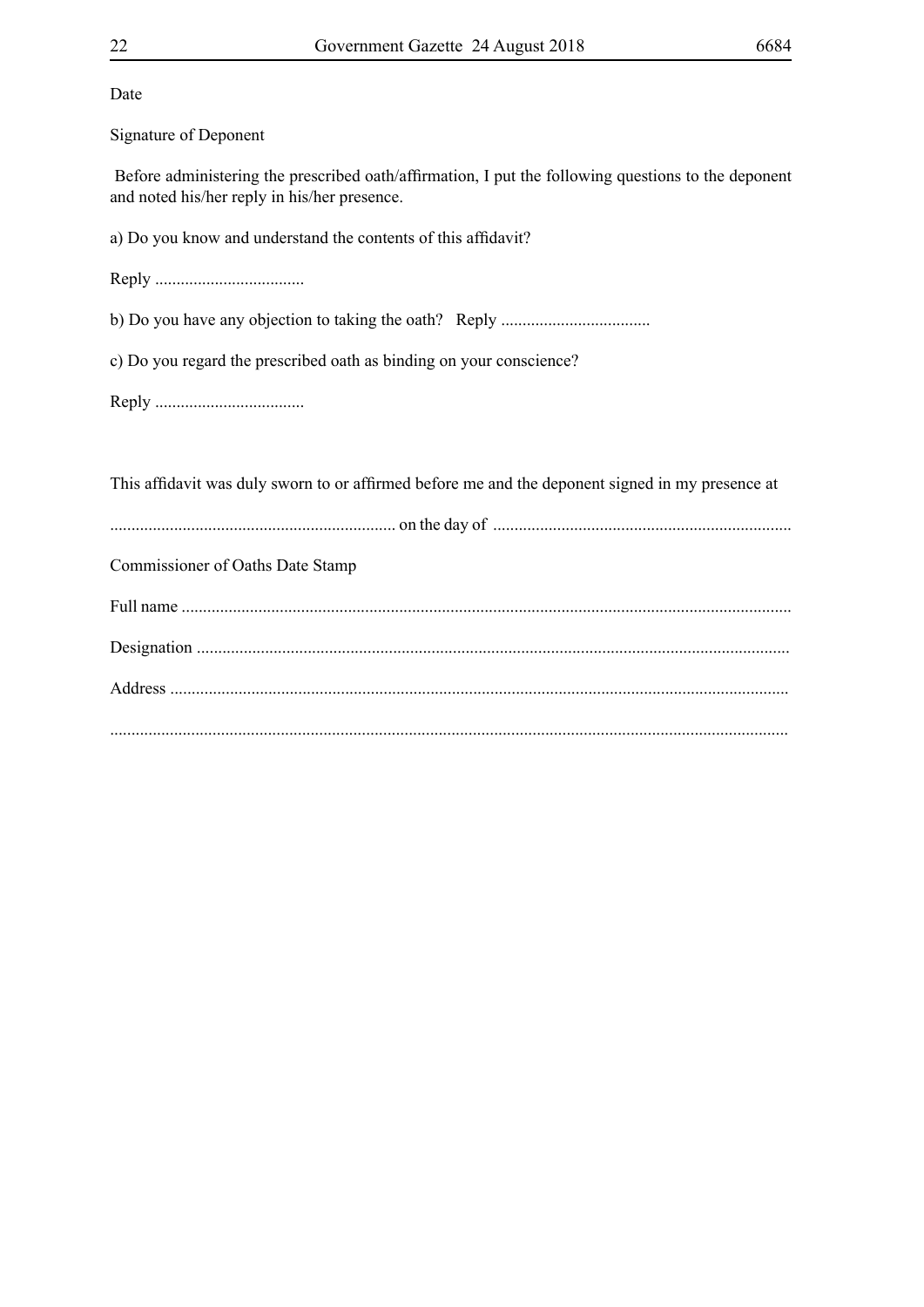### ELECTORAL TRIBUNAL: NOTICE OF APPEAL TO TRIBUNAL IN TERMS OF SECTION 29 AND RULE 14(2)

In the Electoral Tribunal for the district of ................................. held at........................................

DATE OF HEARING: ..................................

Case No. ETR...................................

...........................................................

Clerk of Electoral Tribunal

In the matter between:

..........................................................................

Appellant

and

............................................................................

Respondent

TAKE NOTICE that............................................... (hereinafter called the Appellant) intends to appeal to the electoral tribunal pursuant to the following section of Electoral, 2014 (Act No. 5 of 2014):

(delete which is not applicable)

- (a) Section 22 (1)(a): an election of the President, or of members of the National Assembly;
- (b) Section 22 (1)(b): an election of any member of a regional council;
- (c) Section 22 (1)(c): an election of any member of a local authority council, subject to Article 111(3) of the Namibian Constitution;
- (d) Section 22 (1)(d) : any referendum to be held under this Act or the Namibian Constitution.

Appellant appeals the decision or order of the Respondent made on or about the .................... day of................ 20 .................. and at or near. ....................................................................................... on the following grounds:

(a) .................................................................................................................................................. .................................................................................................................................................. (b) .................................................................................................................................................. .................................................................................................................................................. (c) .................................................................................................................................................. ..................................................................................................................................................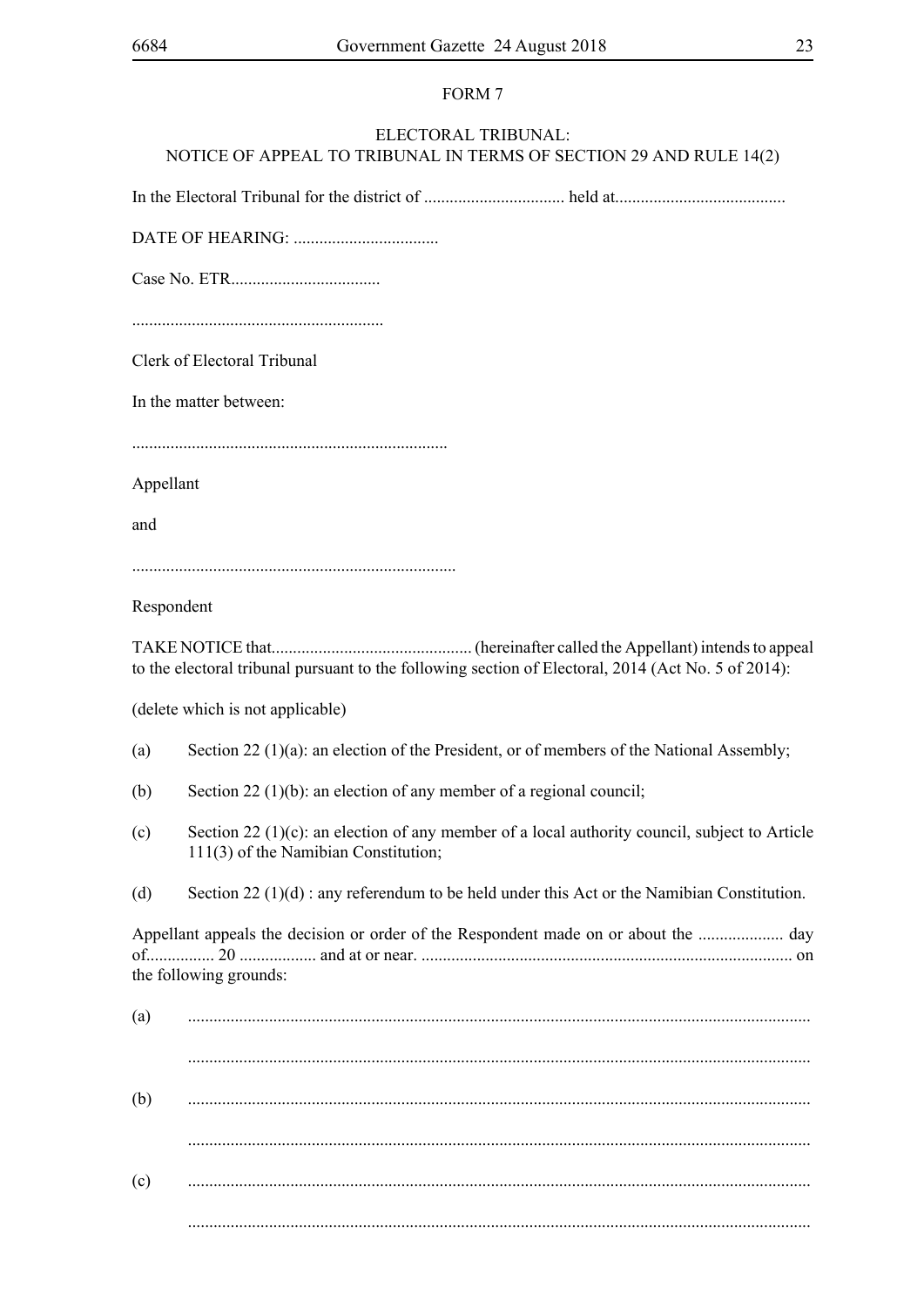(state the decision or part thereof appealed against) and the Appellant will ask this Tribunal

### (state the relief sought) and that the accompanying affidavit of

will be used in support of the application.

AND FURTHER TAKE NOTICE that the applicant has appointed

(state the Applicant's address for service) at which he or she will accept notice and service of all process in these proceedings.

AND FURTHER TAKE NOTICE that if you intend opposing this application you are required

- to serve a copy of the reply as per Form xxx on the Applicant in this matter within FIVE  $(a)$ (5) days of service of the Application and file the original thereof together with the proof of service with the Clerk of the electoral tribunal;
- the reply must be signed by the respondent under oath/affirmation and same should contain  $(b)$ sufficient particulars so as to inform the Applicant of the grounds of opposition (including if you only intend to raise an question of law) and must include all supporting documents and witness statement;
- $(c)$ You must appoint an address within a flexible radius of the Clerk of the electoral tribunal in your notice of intention to oppose at which you will accept notice and service of all process in these proceedings; If no such reply is filed in accordance with the Rules you will not be entitled to take any part in the proceedings, except as provided in rule  $16(4)$  with leave of the Chair Person upon good cause shown, and such judgment may be given or order made against or in relation to you as the court may consider just and expedient.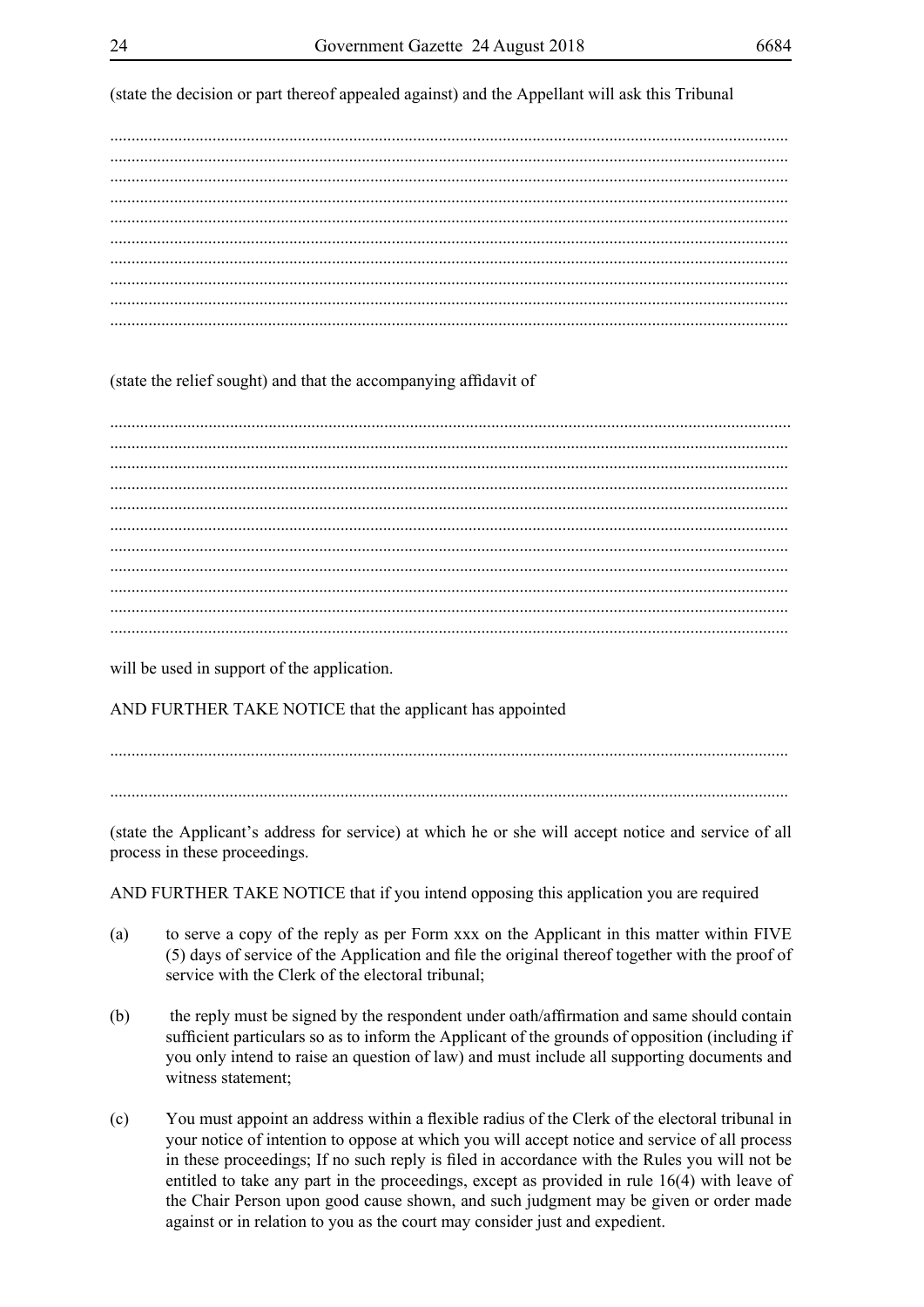| Applicant or legal practitioner     |
|-------------------------------------|
| (address)                           |
|                                     |
| <b>RESPONDENT</b>                   |
| (address)                           |
| (2) The Clerk of Electoral Tribunal |
|                                     |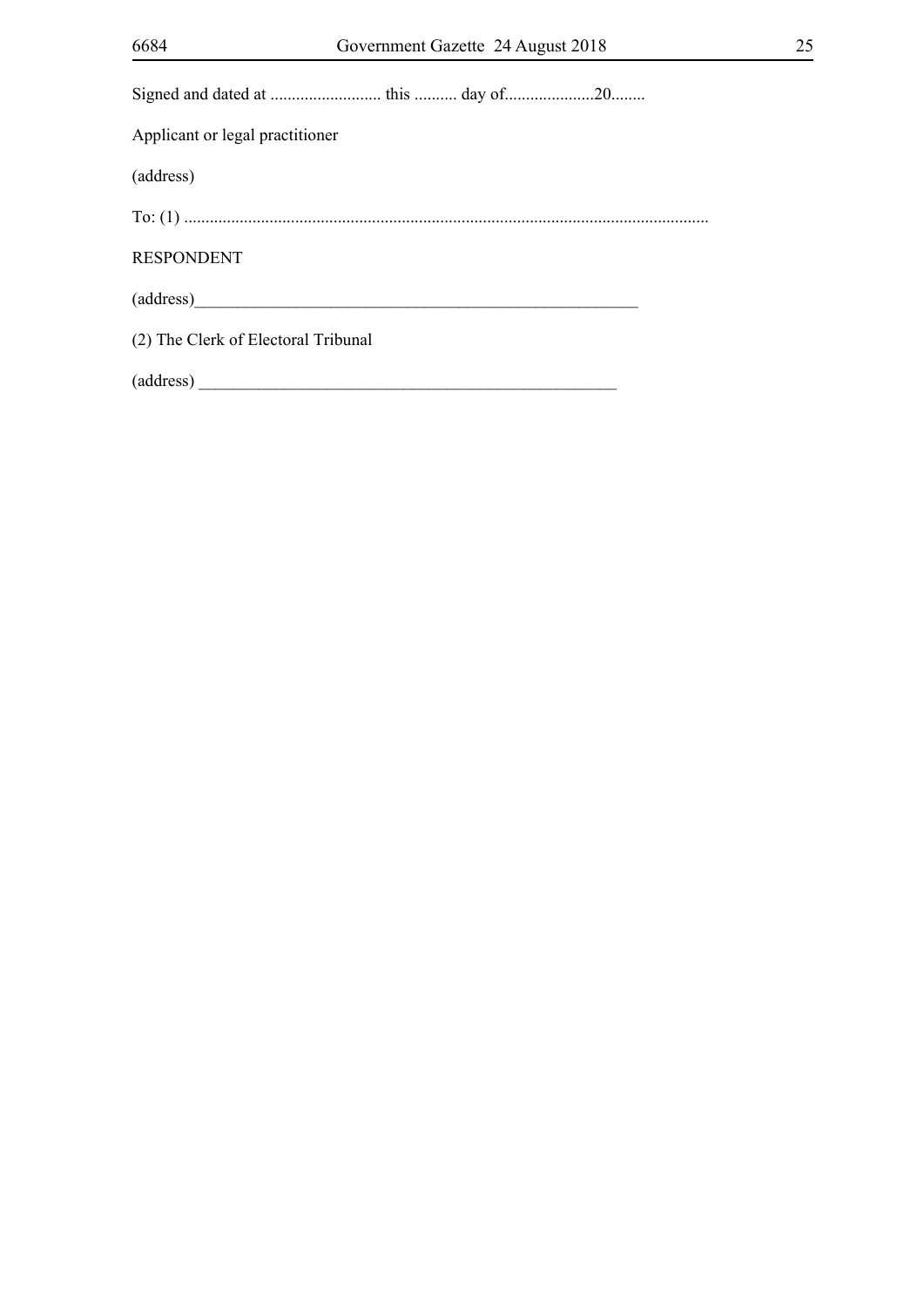### OBJECTION IN TERM OF SECTION 32

### (Rule 15(2))

In the Electoral Tribunal for the district of ................................. held at ..........................................

DATE OF HEARING: ..........................................

Case Nr. ETO: ..........................................................

Clerk of Electoral Tribunal

Objector's Particulars:

A. Full Names and Surname:

Address:

Identity number:

B. Registered Political Party:

C. Registered Political Organisation:

(Delete which is not applicable)

### INSTRUCTIONS TO COMPLETION OF FORM:

### MARK WITH A TICKMARK TO INDICATE APPROPRIATE OBJECTION AND COMPLETE THE ACCOMPANYING AFFIDAVIT

### PART A: OBJECTION TO INCLUSION OF NAME OF ANY PERSON ON

VOTERS REGISTER

My objection(s) are as follows: (mark correct option with an 'x')

- the inclusion of the names of a person not entitled or qualified or under section 22 to be registered as a voter
- the inclusion of the names of a person on the voters register is not complying with the requirements in relation to residence as contemplated in section 29(1)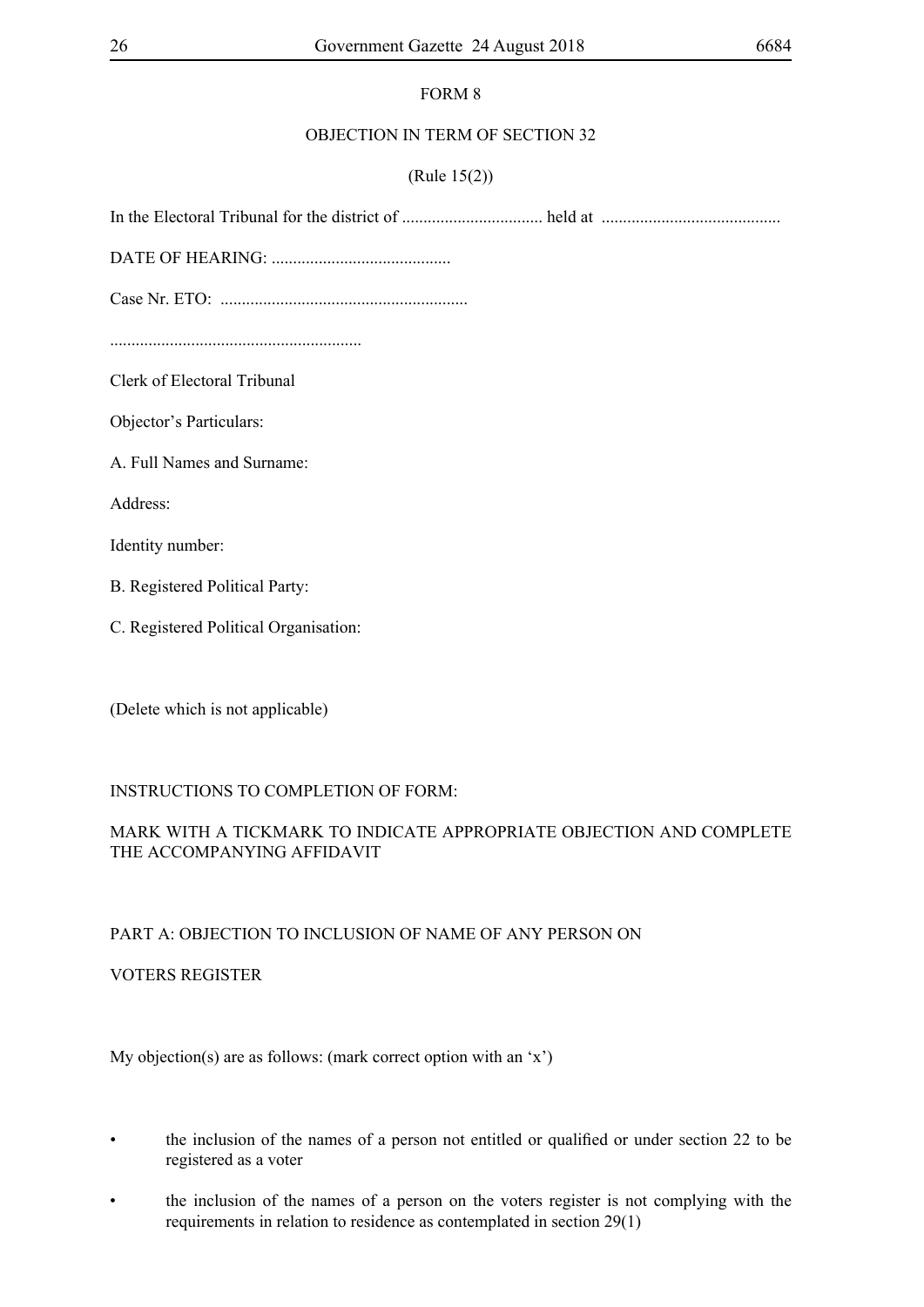### PART B: OBJECTION TO ANY NAME OR CORRECTNESS OF ANY OTHER DATA WHICH APPEARS IN VOTERS REGISTER

### PART C: OBJECTION TO REGISTRATION OF A PERSON AS A VOTER WHICH APPEAR MORE THAN ONCE ON THE VOTER'S REGISTER

AND FURTHER TAKE NOTICE that in amplification of the Objector's objection he/she states as follows:

(use annexures if space is not sufficient.)

\*( Part A: concise and distinct reasons to support the grounds of objection;

Part B: Statement furnishing correct spelling of name of person concerned and correct data;

Part C: Statement containing name and identity number and date of birth of person appearing more than once on the voter's register)

AND FURTHER TAKE NOTICE that the following supporting affidavits are attached hereto.

............................................................................................................................................................... ...............................................................................................................................................................

...............................................................................................................................................................

AND FURTHER TAKE NOTICE that the following supporting documents are attached hereto:\*\*

\*\*(Part B: Supporting documents indicating correct spelling of name or containing correct data, i.e. identity document, Namibian Passport; valid driver's license containing photograph;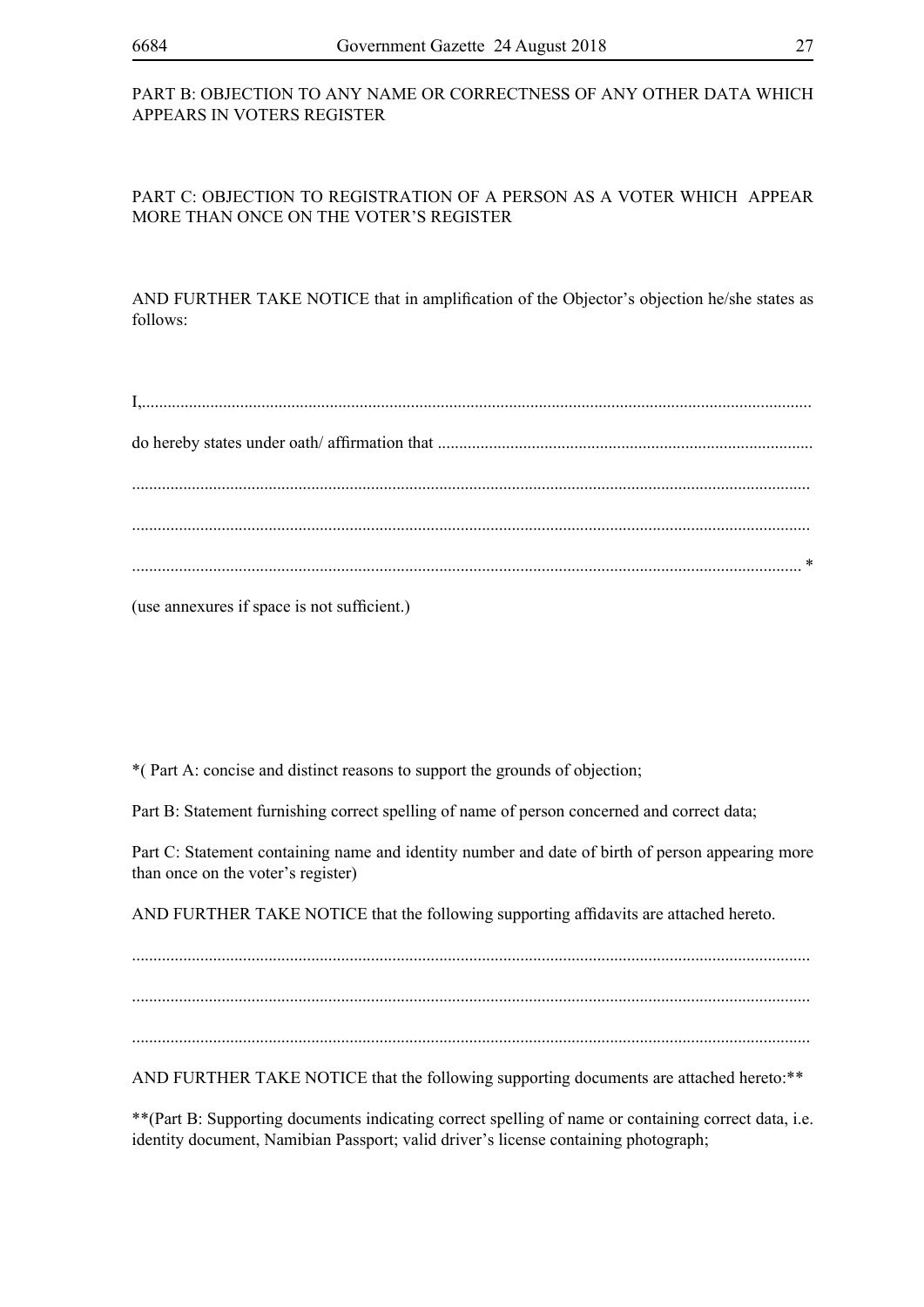28 Government Gazette 24 August 2018 6684 Part C: A certified document confirming that the person concerned appears more than once on the voter's register) ............................................................................................................................................................... ............................................................................................................................................................... ............................................................................................................................................................... Dated at .................................. this .......... day of...............................20............ ....................................... Signature of deponent Before administering the prescribed oath/affirmation, I put the following questions to the deponent and noted his/her reply in his/her presence. a) Do you know and understand the content of this affidavit?

Reply ...................................

b) Do you have any objection to taking the oath?

Reply ...................................

c) Do you regard the prescribed oath as binding on your conscience?

Reply ...................................

This affidavit was duly sworn to or affirmed before me and the deponent signed in my presence at

............................ on the day of ............................................................. 20.................

Commissioner of Oaths Date Stamp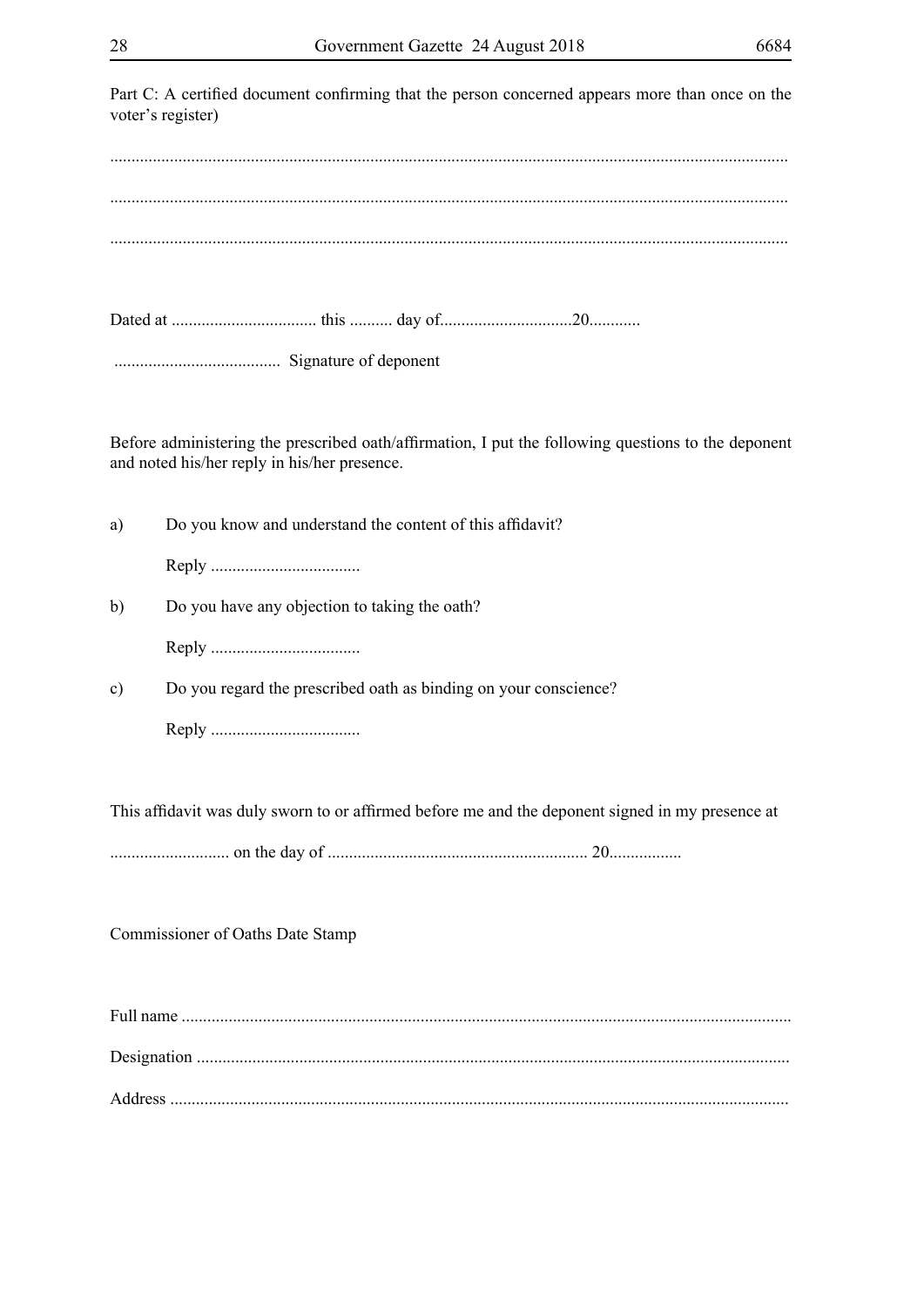### NOTICE OF OBJECTION IN TERM OF SECTION 32(3)(b)

(Rule 15(6))

In the Electoral Tribunal for the district of ................................. held at .........................................

DATE OF HEARING: ..........................................

Case Nr. ETO: ..........................................................

TO: ....................................................

............................................................

...........................................................

..........................................................

TAKE NOTICE that:

Objector's Particulars:

A. Full Names and Surname:

Address:

Identity number:

B. Registered Political Party:

C. Registered Political Organisation:

(hereinafter called the Objector) lodged an objection to the electoral tribunal against the name of

............................................................................................................................................................... ....................................................................................... being included in provisional voter's register.

AND FURTHER TAKE NOTICE that the following supporting affidavits are attached hereto for your information:

............................................................................................................................................................... ...............................................................................................................................................................

AND WHEREAS the electoral tribunal is satisfied that the objection is a ground on which the name can be excluded from the register. You are hereby called upon to dispatch to the Clerk of the electoral tribunal, within fifteen (15) days after service upon you of this notice, written representation relating to the above matter. Upon expiration of the period the Tribunal will determine the objection. (See date of hearing)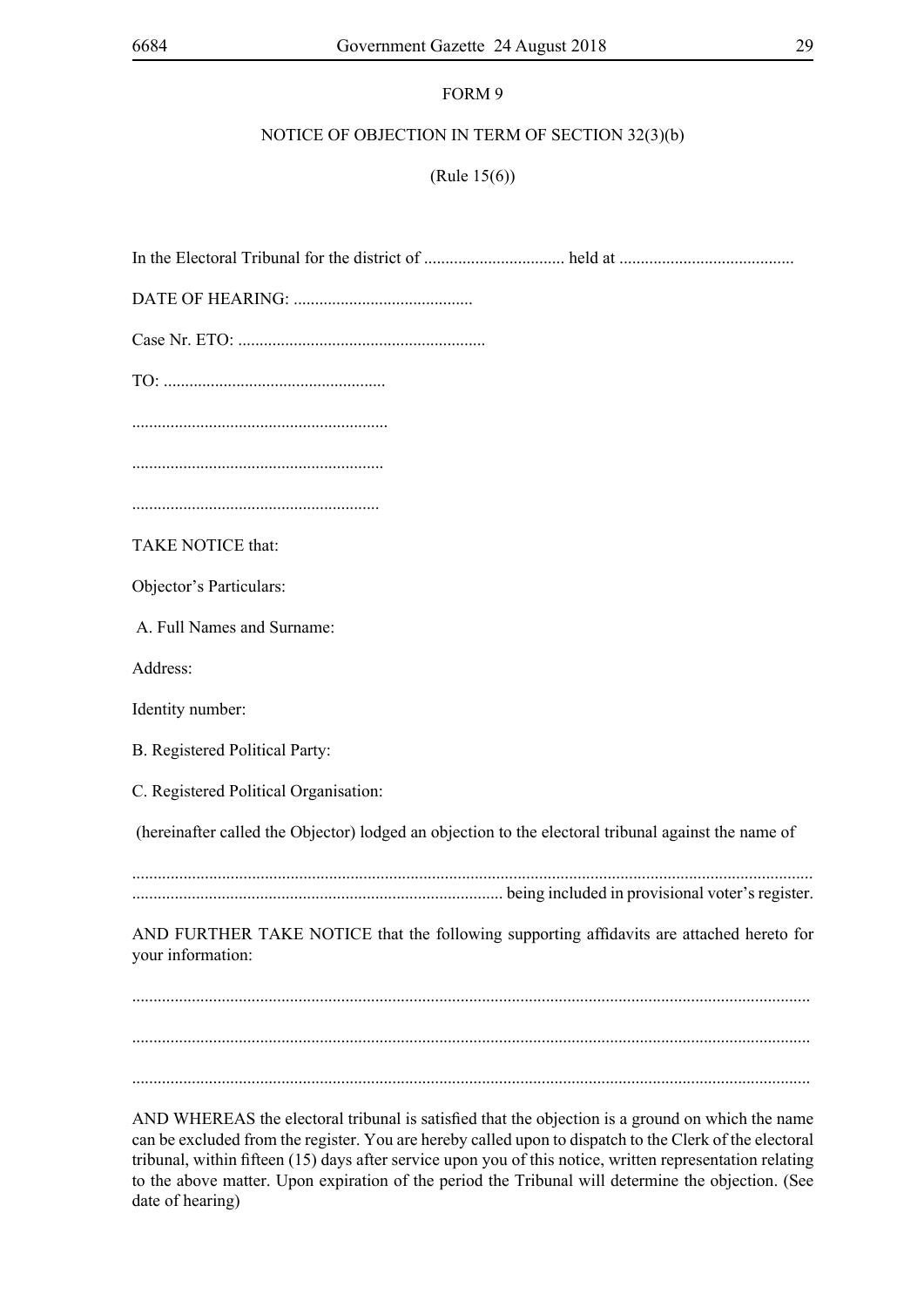Issued by Date Stamp

Clerk of Electoral Tribunal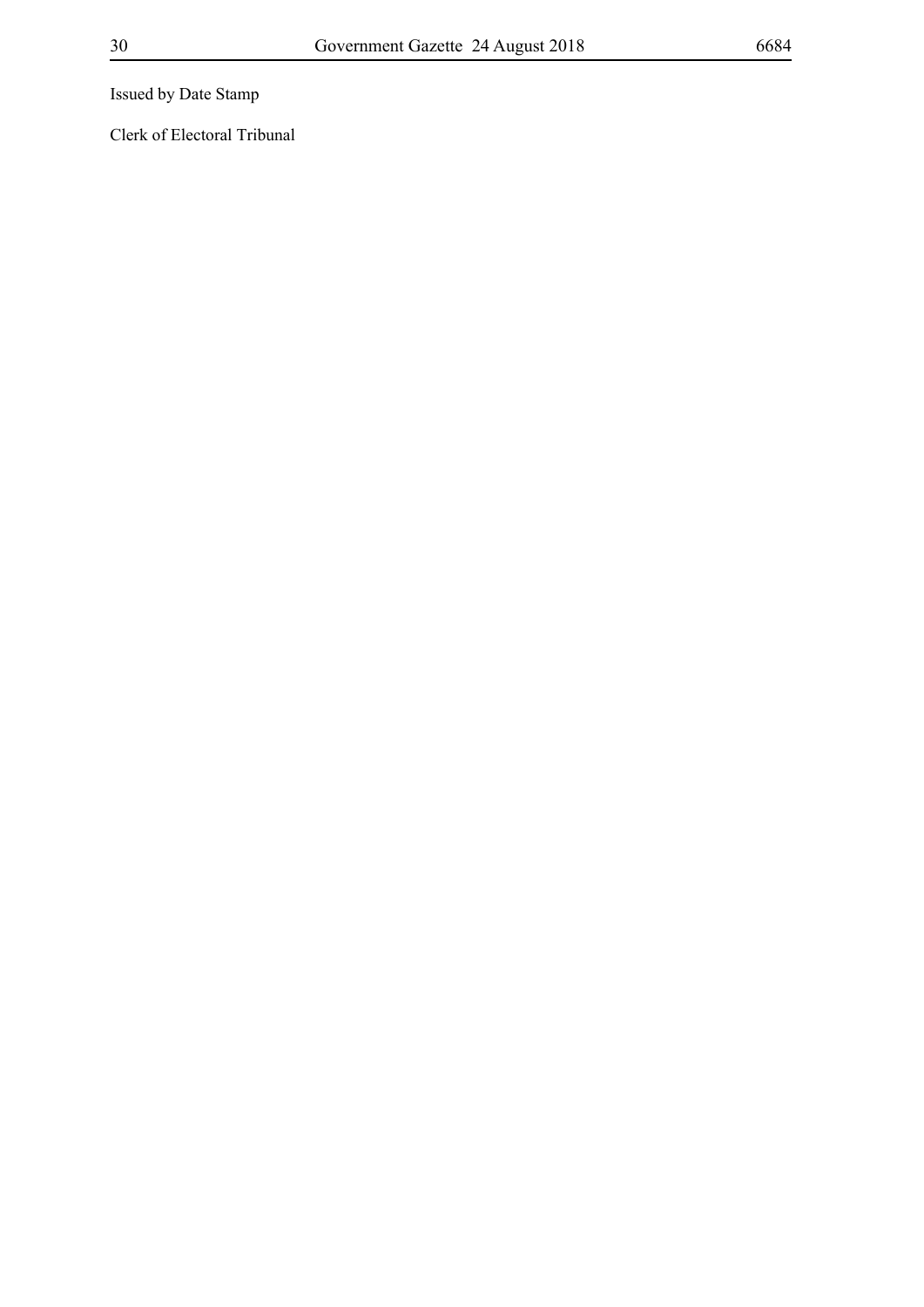### NOTICE OF APPLICATION IN TERM OF SECTION 29

### (Rule 16(1))

In the Electoral Tribunal for the district of ............................. held at ......................................... DATE OF HEARING: .......................................... Case Nr. ETA .......................................................... ........................................................... Clerk of Electoral Tribunal In the matter between: ......................................................................... Applicant and ......................................................................... Respondent TAKE NOTICE that ........................................................................... (hereinafter called the applicant) intends to apply to this Tribunal for an order (a) .......................................................................................................................................................... (b) ......................................................................................................................................................... (c) .......................................................................................................................................................... (state the relief sought) and that the accompanying affidavit of............................................................ will be used in support of the application. FURTHER TAKE NOTICE that the applicant has appointed (state the applicant's address for service) at which he or she will accept notice and service of all process in these proceedings.

AND FURTHER TAKE NOTICE that if you intend opposing this application you are required

(a) to serve a copy of the reply as per Form 11 on the Applicant in this matter within FIVE (5) days of service of the application and file the original thereof together with the proof of service with the Clerk of the electoral tribunal;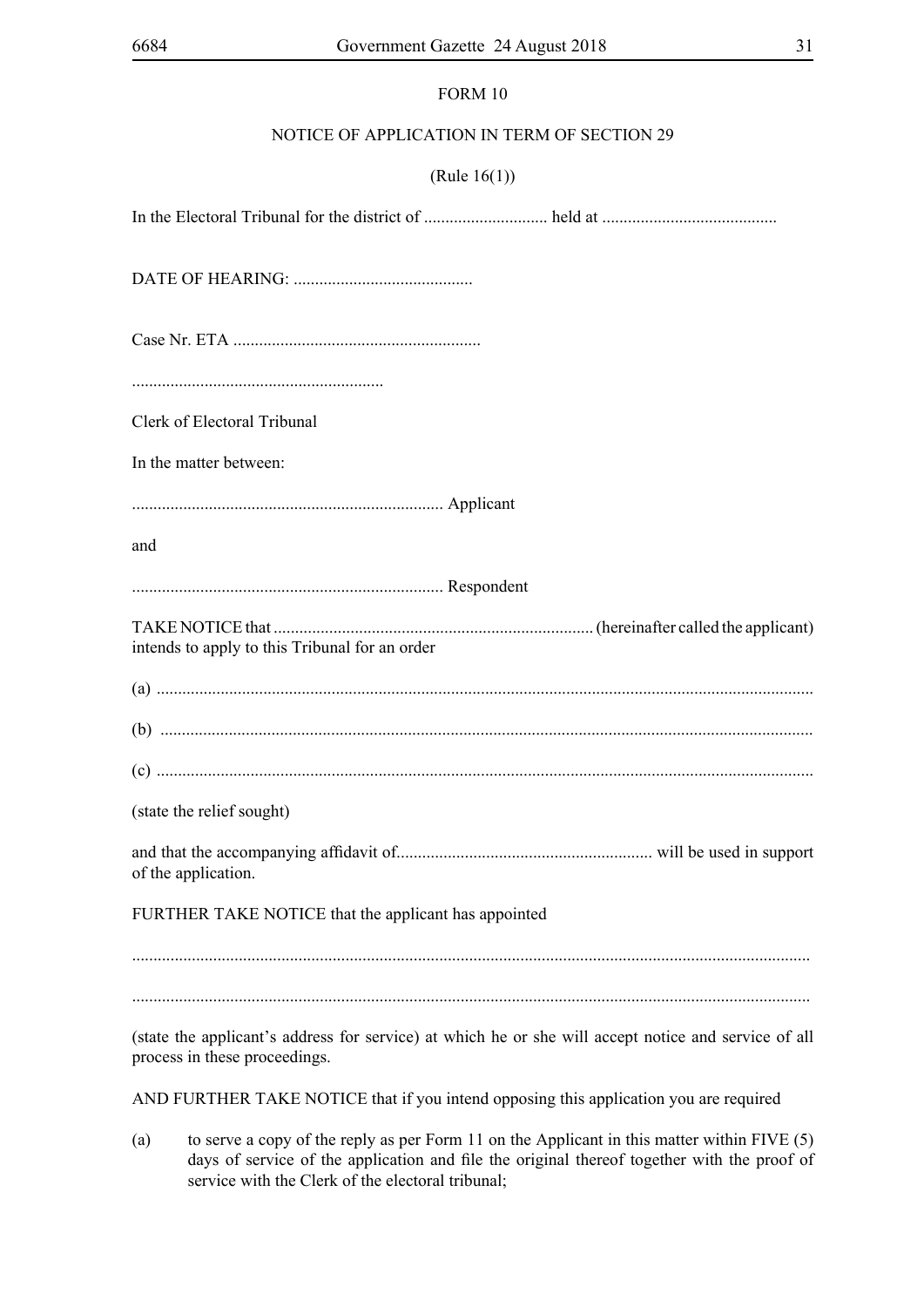| 32        | Government Gazette 24 August 2018<br>6684                                                                                                                                                                                                                                                                                                                                                                                                                                                                                                                                               |
|-----------|-----------------------------------------------------------------------------------------------------------------------------------------------------------------------------------------------------------------------------------------------------------------------------------------------------------------------------------------------------------------------------------------------------------------------------------------------------------------------------------------------------------------------------------------------------------------------------------------|
| (b)       | the reply must be signed by the respondent under oath/by affirmation and same should contain<br>sufficient particulars so as to inform the applicant of the grounds of opposition (including if<br>you only intend to raise an question of law) and must include all supporting documents and<br>witness statement;                                                                                                                                                                                                                                                                     |
| (c)       | You must appoint an address within a flexible radius not further than 30 km from the seat of<br>the electoral tribunal in your notice of intention to oppose at which you will accept notice<br>and service of all process in these proceedings. If no such reply is filed in accordance with<br>the Rules you will not be entitled to take any part in the proceedings, except as provided in<br>rule 16(4) with leave of the chairperson upon good cause shown and judgment may be given<br>or order made against or in relation to you as the court may consider just and expedient. |
|           |                                                                                                                                                                                                                                                                                                                                                                                                                                                                                                                                                                                         |
|           | Applicant or his or her legal practitioner                                                                                                                                                                                                                                                                                                                                                                                                                                                                                                                                              |
| (address) |                                                                                                                                                                                                                                                                                                                                                                                                                                                                                                                                                                                         |

 $To: (1)$ 

RESPONDENT

(address)

(2) The Clerk of Electoral Tribunal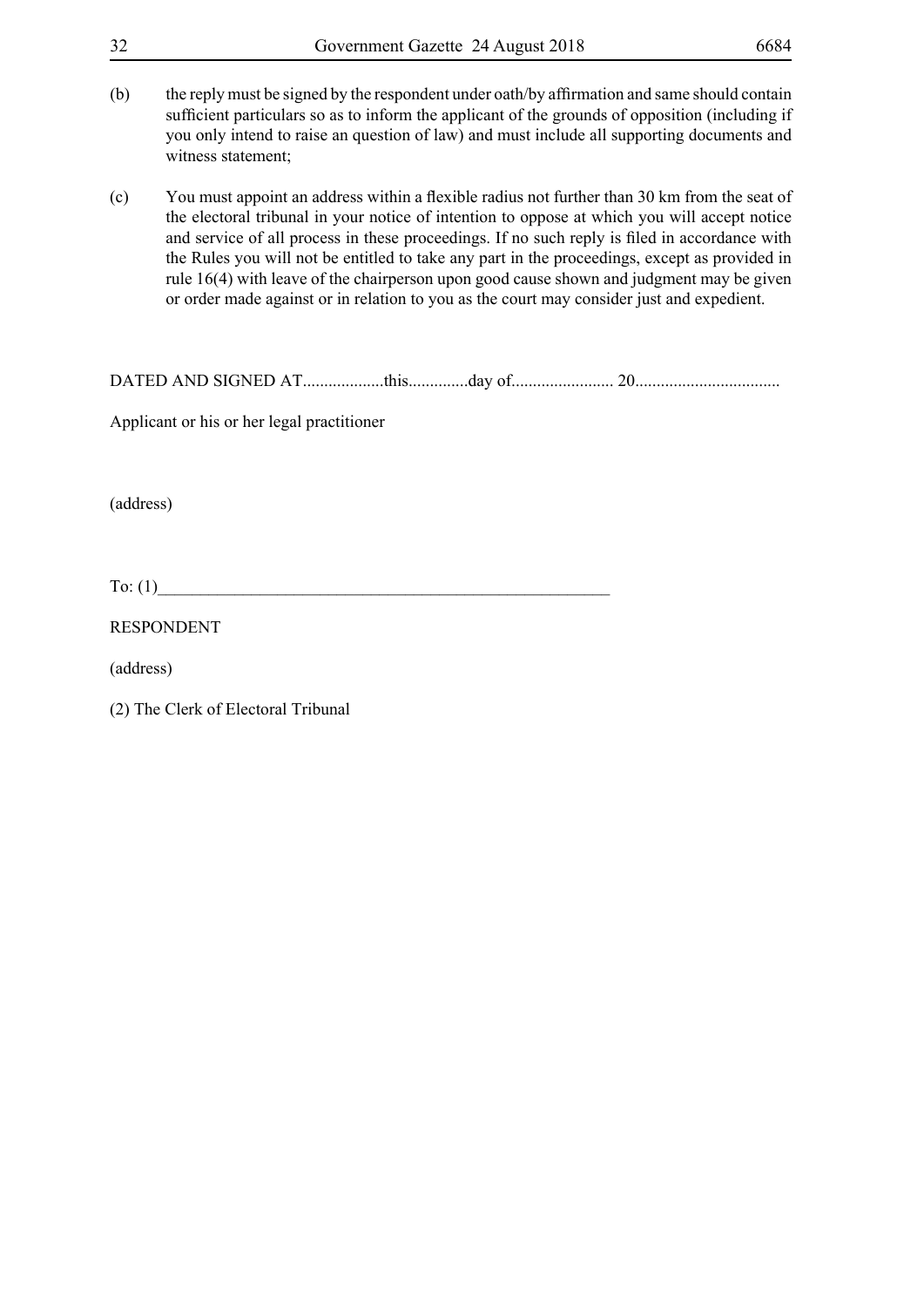### NOTICE OF INTENTION TO OPPOSE APPLICATION

#### (Rule 17)

In the Electoral Tribunal for the district of ............................ held at ........................... Case No. ................................................ In the matter between: .......................................................................... Applicant and .......................................................................... Respondent TAKE NOTICE that ........................................................................................................................ (hereinafter called the respondent) (if more than one respondent is cited state whether first, second, etc. Respondent, as the case may be), intends to oppose this application and that the accompanying affidavit of ...................... ............................................................................................................................................................... ............................................................................................................................................................... ............................................................................................. will be used in support of the application. AND FURTHER TAKE NOTICE that the respondent has appointed ............................................................................................................................................................... ............................................................................................................................................................... (state the respondent's address for service within flexible radius not further than 30 km from the seat of the Electoral Tribunal ) at which he or she will accept notice and service of all process in these proceedings. AND FURTHER TAKE NOTICE that in amplification of the Respondent's opposition to the Application/Appeal the Respondent states as follows:

| (use annexures if space is not sufficient) |  |
|--------------------------------------------|--|

(sufficient particulars so as to inform the Applicant/Appellant of grounds for opposition including any question of law)

|--|--|--|--|

.......................................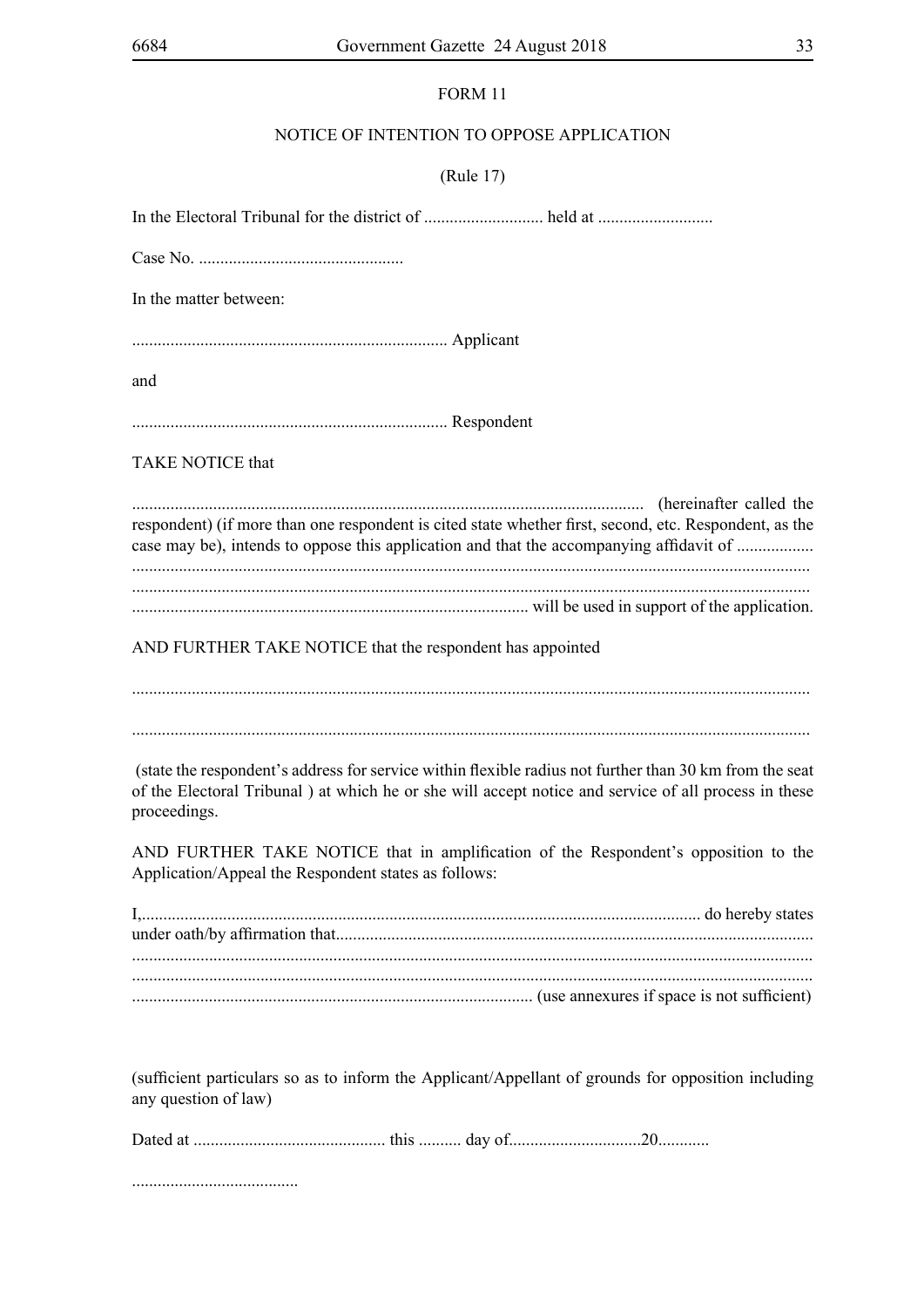Signature of deponent

Before administering the prescribed oath/affirmation, I put the following questions to the deponent and noted his/her reply in his/her presence.

| a)            | Do you know and understand the content of this affidavit?                                        |
|---------------|--------------------------------------------------------------------------------------------------|
|               |                                                                                                  |
| b)            | Do you have any objection to taking the oath?                                                    |
|               |                                                                                                  |
| $\mathbf{c})$ | Do you regard the prescribed oath as binding on your conscience?                                 |
|               |                                                                                                  |
|               |                                                                                                  |
|               | This affidavit was duly sworn or affirmed to before me and the deponent signed in my presence at |
|               | Commissioner of Oaths Date Stamp                                                                 |
|               |                                                                                                  |
|               |                                                                                                  |
|               |                                                                                                  |
|               |                                                                                                  |
|               |                                                                                                  |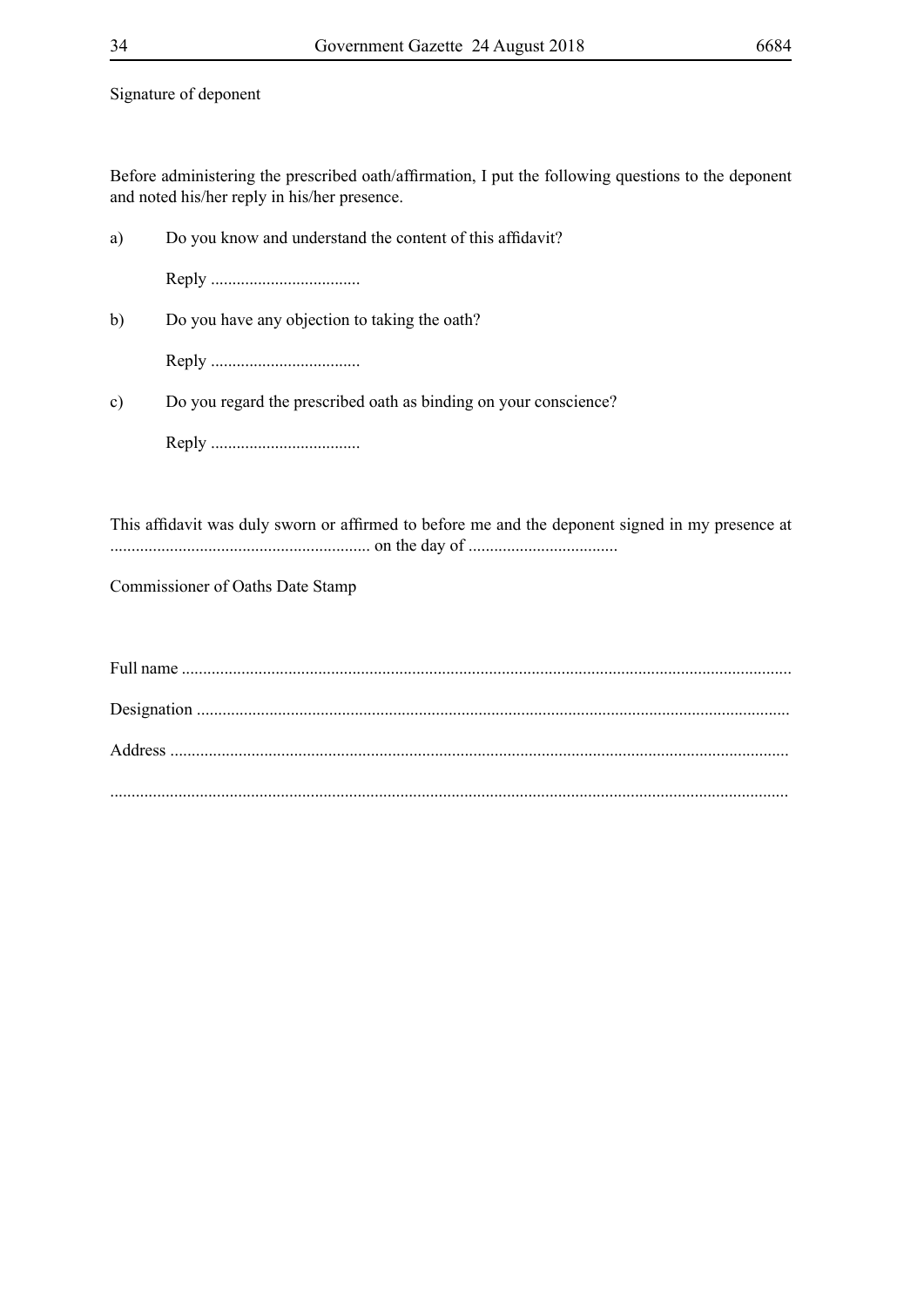### ELECTORAL TRIBUNAL: COUNTER APPLICATION

### (Rule 18)

Case No.

In the Electoral Tribunal for the district of .............................. held at .........................

TAKE NOTICE that the respondent (if more than one respondent is cited, state whether first, second, etc. Respondent as the case may be) intends to apply to this Tribunal for an order

| (state the relief sought)                                                                   |
|---------------------------------------------------------------------------------------------|
| and that the accompanying Replying affidavit of the Respondent and supporting affidavits of |
|                                                                                             |
| will be used in support of this Counter application.                                        |

AND FURTHER TAKE NOTICE that if you intend opposing this application you are required -

- (a) to inform the Clerk of the electoral tribunal at Magistrates' Court and the respondent or his or her legal practitioner, if any, on Form 11 within five days after service upon you of this notice, not counting the day of service, of your intention to oppose;
- (b) the reply must be signed by the respondent under oath/by affirmation and same should contain sufficient particulars so as to inform the applicant of the grounds of opposition (including if you only intend to raise an question of law) and must include all supporting documents and witness statement; and
- (c) to appoint an address within a flexible radius not further than 30 km from the seat of the electoral tribunal in your notice of intention to oppose at which you will accept notice and service of all process in these proceedings. If no such notice of intention to oppose is given you will not be entitled to take any part in the proceedings in so far as they relate to this counter application, except as provided in rule 5 and such judgment may be given or order made against or in relation to you as the court may consider just and expedient.

Respondent or his or her legal practitioner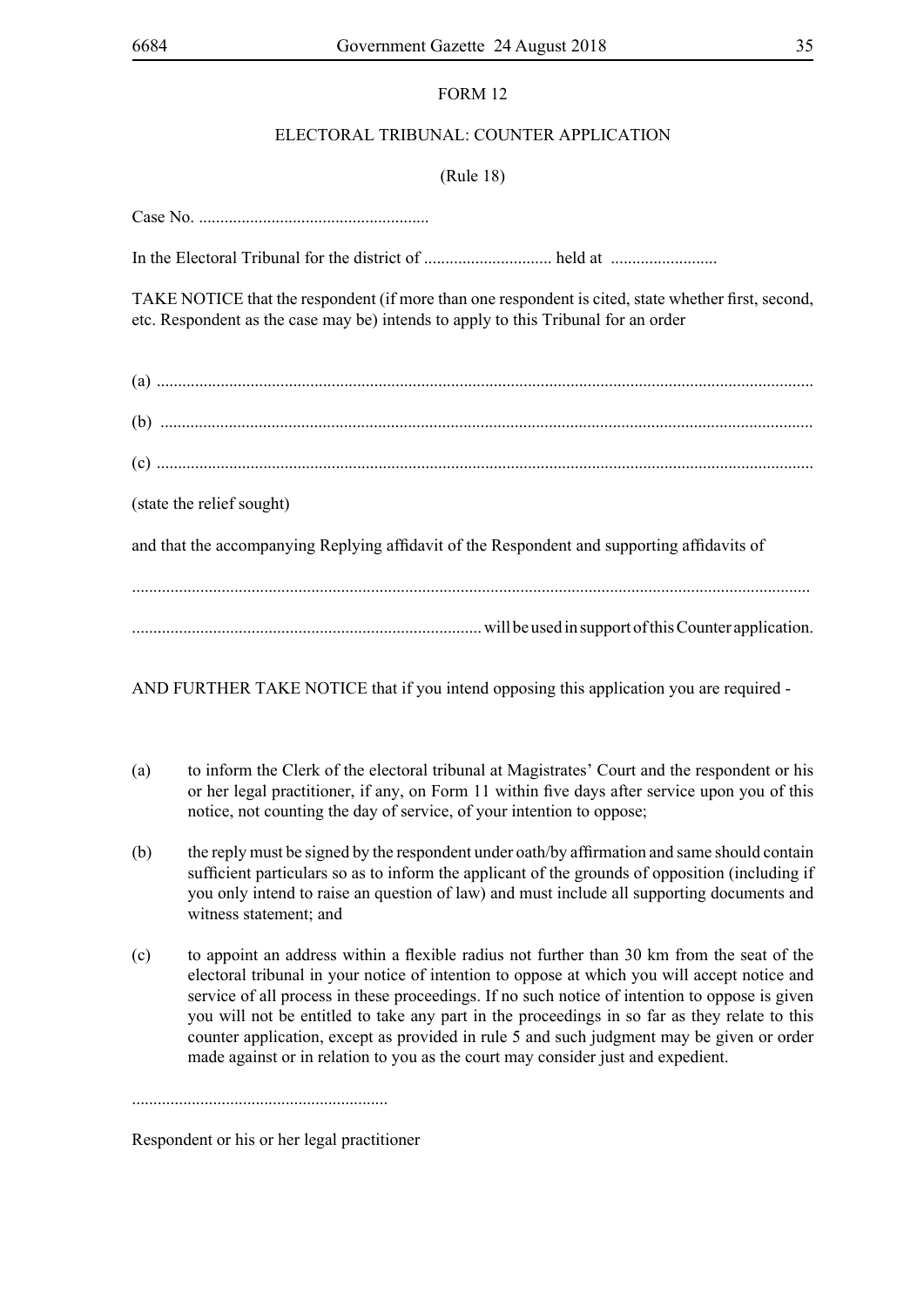To: (1) The Applicant

Address:...............................................................

(2) The Clerk of the Electoral Tribunal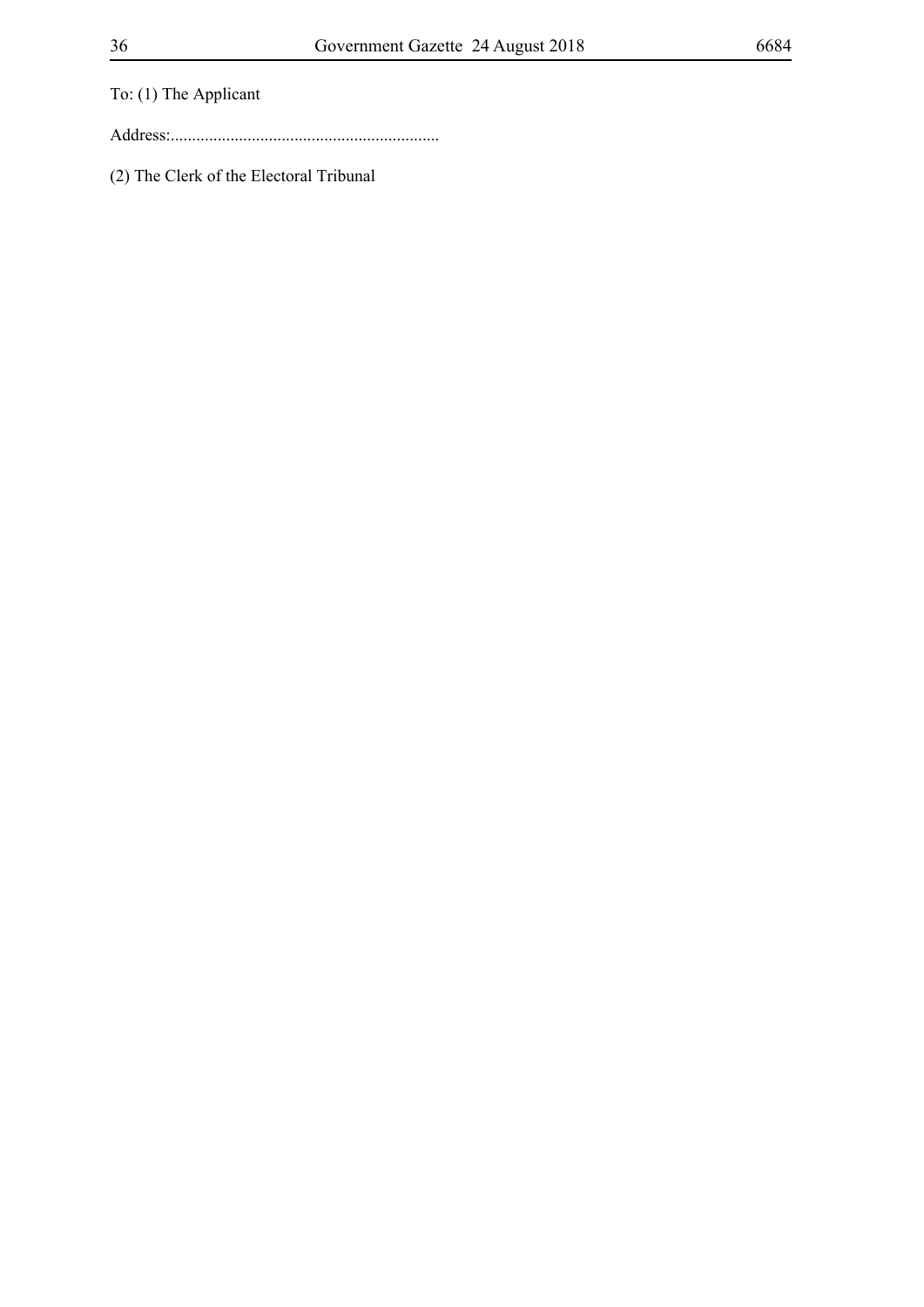### URGENT APPLICATION

### (Rule 20(2) and Rule 20(3))

In the Electoral Tribunal for the district of ................................. held at .....................

Case Nr: ..........................................................

In the matter between:

.......................................................... Appellant

and

......................................................... Respondent

CERTIFICATE OF URGENCY

 I, the undersigned.................................................................. hereby certify that I have read the papers in this matter and that I am of the view that the matter is of sufficient urgency to warrant it being placed before the electoral tribunal on .......................................... at .......... : ............

AND FURTHER TAKE NOTICE that the following affidavit(s) are attached hereto in support of this application:

............................................................................................................................................................... ............................................................................................................................................................... ...............................................................................................................................................................

Dated at ............................... on this ......... day of ............................20..................

.............................................................................

Appellant or his or her legal practitioner

(address)

To: (1) .............................................

(address) RESPONDENT

(2) The Clerk of the Electoral Tribunal